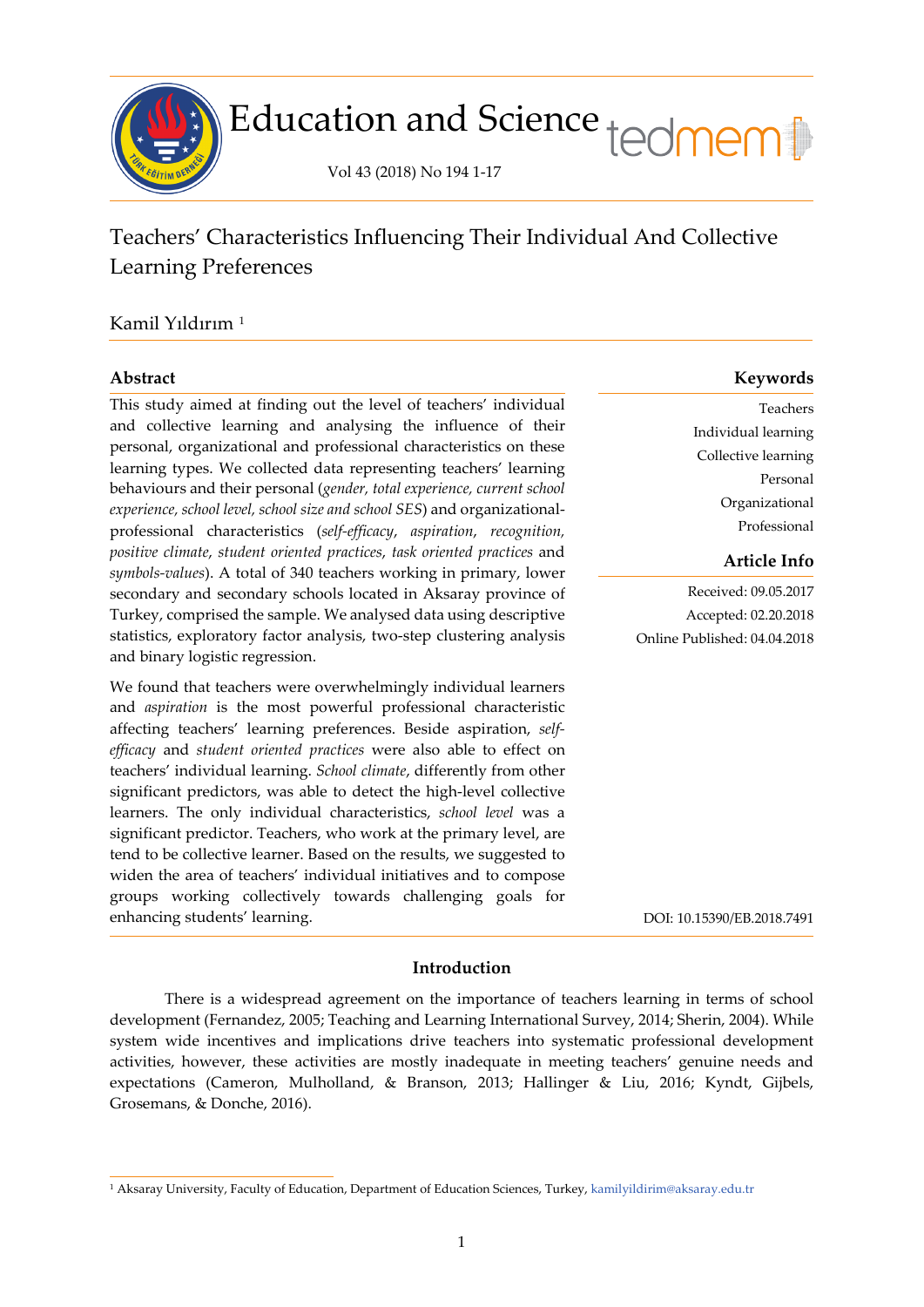Studies indicate the importance of sustained, intensive, relevance activities for teachers learning in school settings (Hoekstra & Korthagen, 2011; TALIS, 2014; Slavit & McDuffie, 2009). Therefore; activities should meet their individual professional requirements (Reiff & Cannella, 1990). Effective teacher learning should coherence with teachers own professional goals (Bolhuis, Schildkamp, & Voogt, 2016; Kooy & van Veen, 2011). Groundwater-Smith and Mockler (2009) argue about the effectiveness of state-design professional development activities. Professional learning activities designed by out of school bodies and oblige teachers to participate in are not so effective in teachers' learning. This issue is also applicable for Turkey. It is stated that professional development activities organized by ministerial bodies do not satisfy the genuine learning needs of teachers (Bümen, Ateş, Çakar, Ural, & Acar, 2012; Ünver, 2014; Yıldırım, 2016). Instead of it, they put emphasise on informal workplace learning of teachers. They regarded teachers' experiences, expertise and insights. In school settings, teachers interact with colleagues, students, principals and other stuff and they informally learn during these daily activities. This kind of learning also called as informal learning, which occurs "either individually or collectively but without an instructor" (Hallinger & Liu, 2016; Kock & Ellström, 2011; Kyndt et al. 2016).

School improvement focus on teachers' learning through school capabilities. As noted by Liu, Hallinger, and Feng (2016) "schools contain a wealth of professional knowledge". Based on the sociocultural theories of learning, schools function as teachers' learning environments, in which teachers individually or collectively can learn. Teachers' learning simultaneously happens in school environment is more efficient (Hallinger & Liu, 2016). If teachers learn by their own initiatives, it is called "self-directed learning" or "individual learning" (Mushayikwa & Lubben, 2009; Slavit & McDuffie, 2009). This learning mostly happens unconsciously (Korthagen, 2017). Every classroom has some unique differences that demands teachers to learn specific things. As Schein (2010) noted that "different classes can behave completely differently from each other even though material and teaching style remains the same". Based on the individual professional needs, teachers develop their own professional learning ways. They look for opportunities enabling them more effective in teaching profession (Cameron et al., 2013). Accordingly, the notion of *researcher teacher*, also drive teachers to learn individually. These reasons seem to lead teachers to learn individually. Slavit and McDuffie (2009) found the crucial roles of teachers' attitude, attention and awareness in the self-directed teacher learning. On the other hand, institutional activities require teachers to work in-group. During these activities they can evaluate daily teaching activities, discuss problems etc. so they interact each other. Organizational professional features also provide them learning environment. Teachers learn when they make conversations with colleagues or work with a partner on particular task or share materials and resources (Kyndt et al., 2016). According to Bolhuis et al. (2016) unless conversations among teachers focus on their own teaching experiences rather than general, it would not be more effective learning. In addition, Flaschberger, Gugglberger, and Dietscher (2013) argued that individual learning is not transferred into organizational learning because of lack of professional collaboration. Without collaborative culture, individual learning does not serve for collaborative learning and in turn organizational learning. On the other hand, existence of group learning environment itself can also drive teachers to learn individually because group works can stimulate teachers to start the more depth inquiry so, they read professional literature, experiment new techniques, asking questions to experts etc. (Slavit & McDuffie, 2009).

Teachers' experiences, attitudes, behaviours and a set of factors shape their tendency of learning (Reiff & Cannella, 1990). Depending on the learning infrastructure in school (school culture), some teachers prefer individual learning rather than collective learning. Therefore, among teachers in a particular school, one learning way might be more prominent. There must be some antecedents forming a typical learning preference of teachers. What are the factors leading teachers to learn either individually or cooperatively? For instance, Liu et al. (2016) indicated the significant effect of teachers' self-efficacy and autonomy on their professional learning. Positive school environment encourages teachers to learn individually and cooperatively. In some cases, teachers do learn even though lack of specific support of school leaders (Hoekstra & Korthagen, 2011; Kyndt et al., 2016). Experience can affect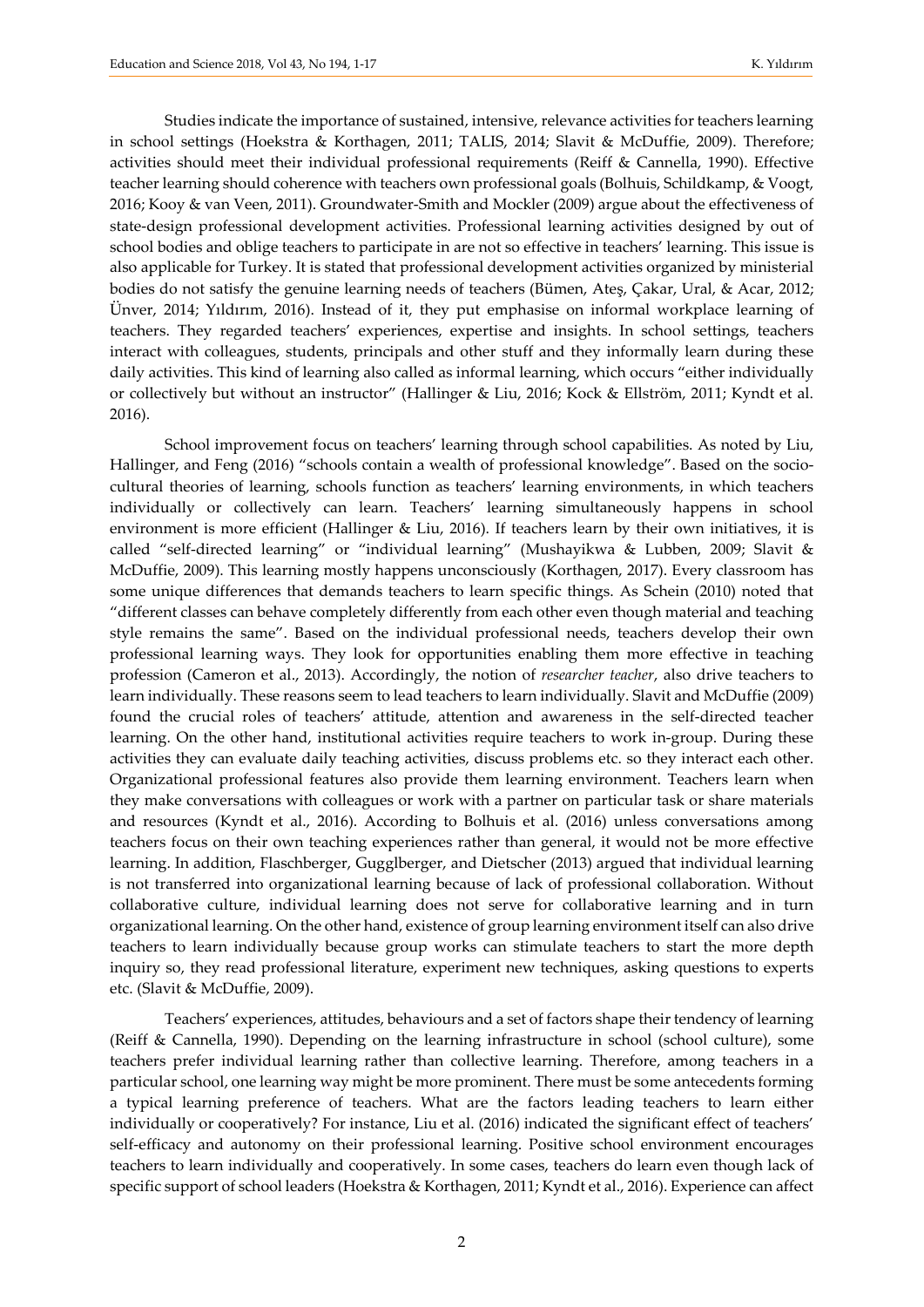teachers' learning behaviours (Flores, 2005; Mawhinney, 2010; Patrick, Elliot, Hulme, & McPhee, 2010). Factors, that may affect learning preferences of teachers at school, can more broadly be classified as demographic, organizational and professional characteristics. Demographic characteristics contain both personal (gender, age, etc.) and organizational (school size, location etc.) features. Professional characteristics can include individual professional characteristics such as *aspiration, self-efficacy, recognition* etc. and organizational professional characteristics such as *school climate, student oriented practices at school, task oriented practices at school* etc. (Kyndt & Baert, 2013; Liu et al., 2016; Slavit & McDuffie, 2009).

Although cooperative learning seem to be much more precious for school improvement (Darling-Hammond & Richardson, 2009; Lunenburg & Ornstein, 2012) but complex interaction between individual learning and cooperative learning may mitigate the conscious behaviours of school principals and other responsible bodies. Nonetheless, these two types of informal learning are neither independent nor completely dichotomy (Kyndt et al., 2016). Despite the existence of studies on the concepts of "organizational learning", "learning school", "learning community" in Turkey (Kalkan, 2015; Karabağ Köse, 2013; Öğdem, 2015; Yavaş, 2012) however, no study focused on teachers' learning ways at schools was found. There is a need for studies examining how teacher learning happens in school settings (Cameron et al., 2013; Fraser, 2010). According to Kyndt et al. (2016) research on teachers' informal learning in school settings is rather scarce, there is a need for quantitative studies with large samples involving different cultural contexts.

#### *Aim of the study*

This study can contribute into the field of research and practice as developing our understanding on the nature of school based learning in different cultural context. By this study, particularly finding out the influence of the possible factors leading teachers to learn individually or cooperatively was aimed. We operationally tested the effects of school culture measures and teachers' professional well-being measures on teachers' learning behaviours in school environment. The study focused on the following research questions:

- 1. How are teachers' individual and cooperative learning preferences and what are their levels?
- 2. How is the influence of their personal and organizational characteristics on learning preferences?
- 3. How is the influence of teachers' professional characteristics on their learning preferences?.

#### **Method**

#### *Design*

We carried out this study in correlational design. Correlational research aims at clarifying "our understanding of important phenomena by identifying relationships among variables" (Fraenkel, Wallen, & Hyun, 2012). Along with the correlational design, we implemented logistic regression analysis, which can establish an acceptable model defining the relationship between the predictor (independent) variables and the predicted (dependent) variables (Tabachnick & Fidell, 2013).

#### *Context*

As in many other countries, Turkey has experienced a series of educational reform in past decade. Changes in many aspects of education system such as curriculum, school governance and teaching approach (e.g. introducing the constructivist approach) required teachers to adapt to new education infrastructure. Ministry of National Education (MoNE) organized numerous training activities across the country to introduce changes. However, expectation of development was not satisfied. The gap between theory and practice, the inadequate number of expert people in centrally organized training activities, exclusion of teachers in decision making processes of the educational changes are some of the basic reasons of that result (Bümen et al., 2012; Ünver, 2014; Yıldırım, 2016). MoNE, tried e-learning activities without gathering teachers in certain training centres. Teachers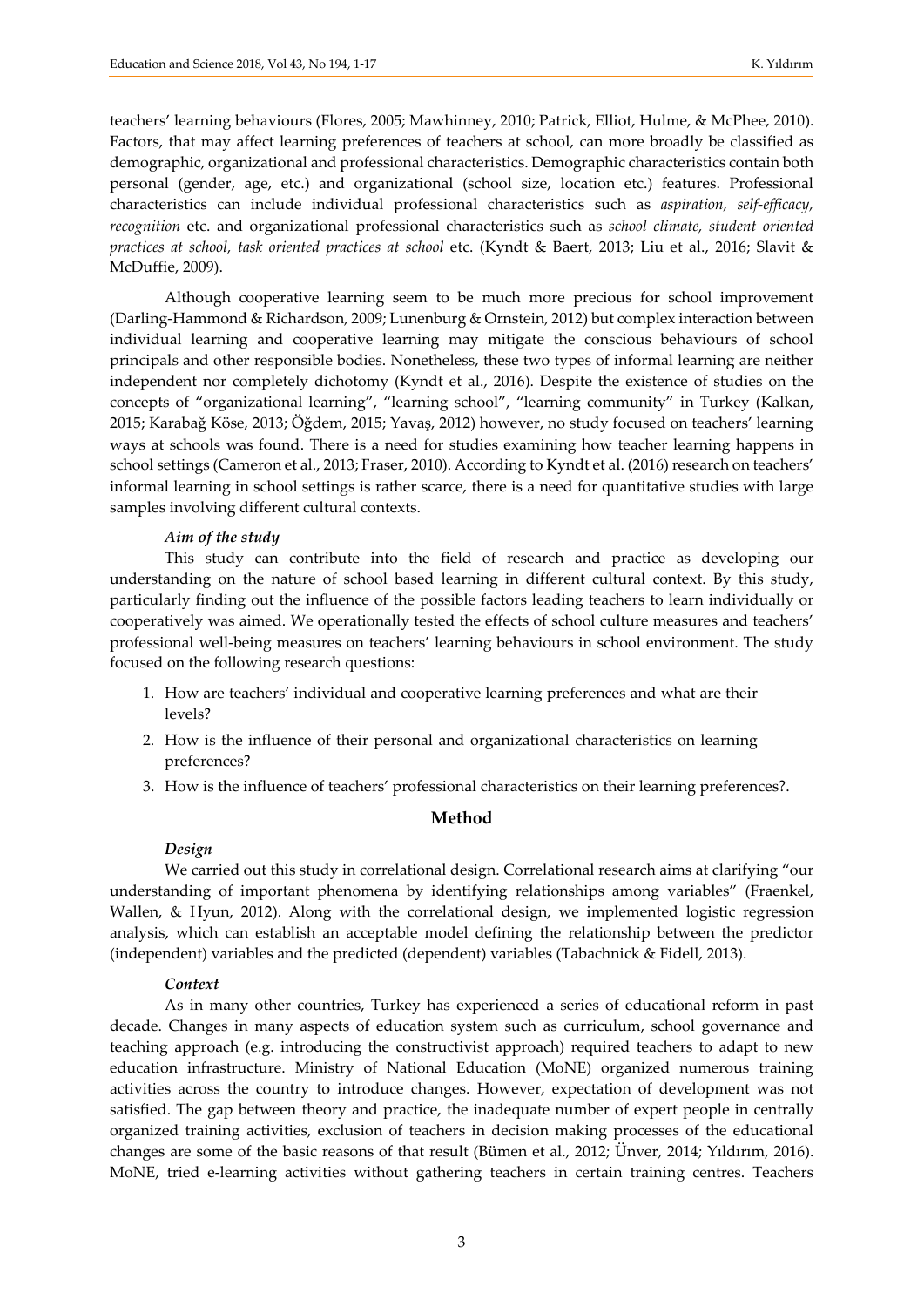obliged watching videos in school settings at particular session. Nonetheless, policy makers have already noticed the useless of these efforts and been looking for alternative but more effective ways of teachers' learning. School based informal learning, despite the existence of theoretical awareness at the school; it has not been systematically put into practice, yet.

#### *Population and Sample*

We chose Aksaray province as a case for this study since it is easily accessible for researcher and representative of typical Anatolian cities. Aksaray province, which is located in Cappadocia Region of Central Turkey, has population slightly over 200 thousand. We used data belonged to teachers who are selected by stratified random sampling as representing totally 2 721 teachers work at the schools serving at primary, lower secondary and secondary level in city centre of Aksaray province (Directorate of National Education in Aksaray, 2016). In sampling procedure, we considered each education level as a layer then we listed all schools separately. We randomly selected schools from the school lists and we delivered data collector to all volunteer teachers from those who working in selected schools (378 teachers from 34 schools). We analysed the data belonged to 340 teachers from different branches working at public schools.

Table 1 shows the demographic characteristics of teachers and their schools. Nearly 46 % of teachers were female and 18.5 % of the teachers were in their first five years of service. In general, they were highly experienced teachers that 40% of them have 16 years and more of service. Nearly *2/3* of them were working at big schools, which has more than 30 teachers. 57% of the teachers were working at the lower secondary level and most of the participants (61.2 %) had students from medium level socio-economic status (SES).

| Characteristics                                     | $f/$ %        | 1    | $\overline{2}$ | 3    | 4    | <b>Total</b> |
|-----------------------------------------------------|---------------|------|----------------|------|------|--------------|
| Gender                                              | f             | 155  | 185            |      |      | 340          |
| 1:Female; 2:Male                                    | $\frac{0}{0}$ | 45.6 | 54.4           |      |      | 100          |
| Total experience (year)                             | f             | 63   | 76             | 68   | 133  | 340          |
| 1:5 year and less 2:6-10; 3:11-15; 4:16 and more    | $\%$          | 18.5 | 22.4           | 20.0 | 39.1 | 100          |
| Level                                               | f             | 122  | 194            | 24   |      | 340          |
| 1:Primary; 2:Lower secondary; 3:Secondary           | $\frac{0}{0}$ | 35.9 | 57.1           | 7.1  |      | 100          |
| Experience at current school                        | f             | 59   | 85             | 117  | 79   | 340          |
| 1: First year; 2:1-2 year; 3:3-5 year; 4:6 and more | $\frac{0}{0}$ | 17.4 | 25.0           | 34.4 | 23.2 | 100          |
| School size (Number of teachers)                    | f             | 38   | 90             | 212  |      | 340          |
| 1:Small; 2:Medium; 3:Big                            | $\%$          | 11.2 | 26.5           | 62.4 |      | 100          |
| School SES (Perceptions of teachers)                | f             | 99   | 208            | 33   |      | 340          |
| 1:Low; 2:Medium; 3:High                             | $\%$          | 29.1 | 61.2           | 9.7  |      | 100          |

**Table 1.** Demographic Information About Participants

#### *Measures and Instrumentation*

A questionnaire, consisted four data collection tools (*demographic, learning preference, individual professional features and organizational professional features*) was used to gather the data in this study. Table 2 shows the descriptive statistics (M, SD), factor loadings, results of item analysis and internal consistency coefficient (Cronbach's Alpha) belonged to all sub-scales used in the study. We used a fivepoint Likert-type scale whereby a higher score indicates a stronger presence of the constructs for all subscales. Based on the results of item analysis, we did not need item redundancy. Scores of item-total correlations change between .37-.79. We considered the scores smaller than .30 as criteria for deletion. "Cronbach's Alpha if item deleted" indicate only one item (A6) which can be excluded from the scale but we considered its theoretical contribution and kept it (Pituch & Stevens, 2016; Seçer, 2015).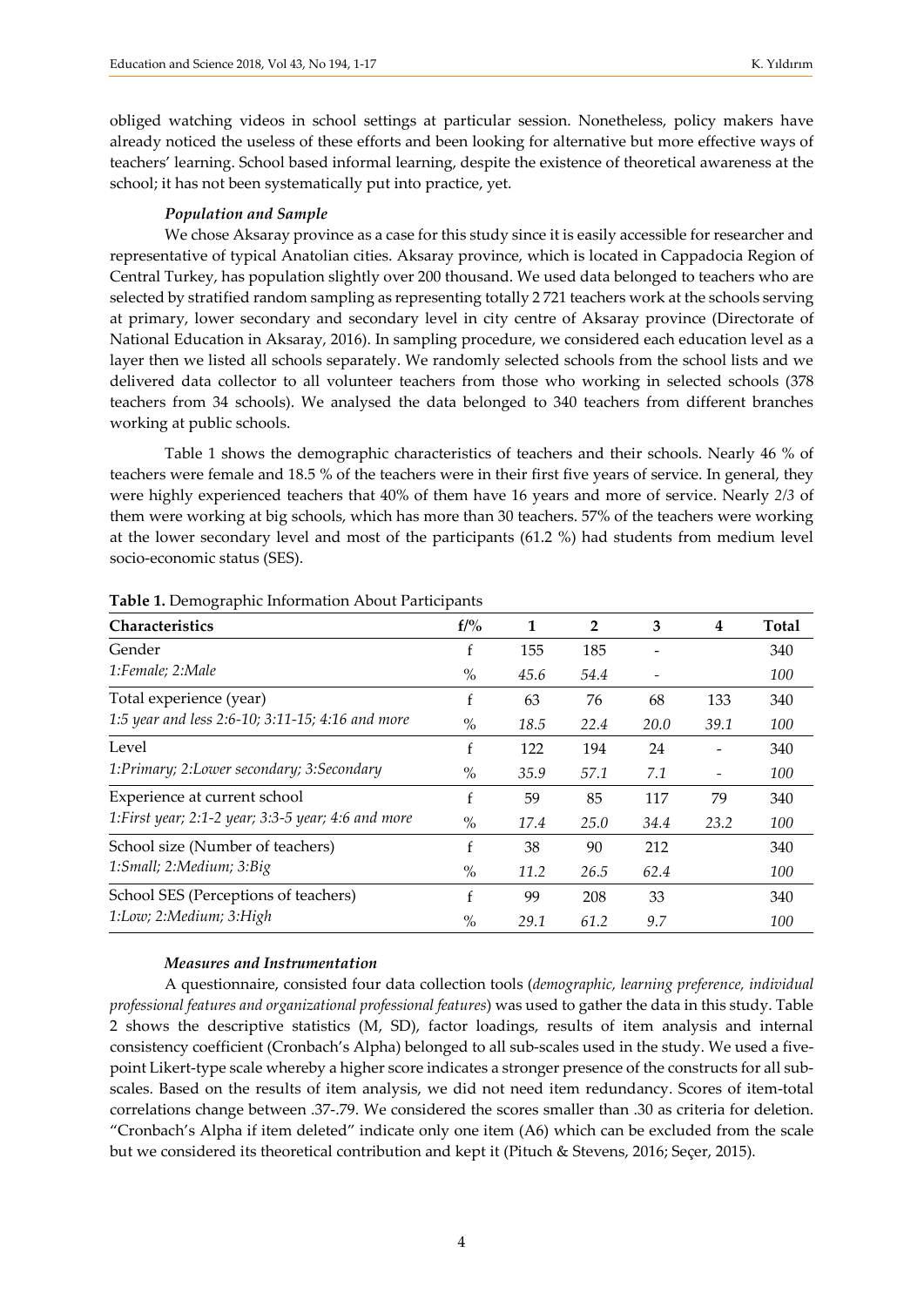*i) Demographic part* had six questions demanding personal information (*gender, total experience and experience at current school*) and organizational information (*school level, school size, socio-economic condition of school environment*). School size indicates the number of tenure teachers in a particular school (15 or less number of teachers represent small schools, between 16-30 teachers explain medium size school and more than 30 teachers indicate big school). Socio-economic status of school environment is defined based on the teachers' perceptions that we demanded teachers to estimate what percent of students comes from which level of SES background in a particular classroom.

*ii) Teachers' learning preference:* Literature review indicated the most prominent school based teachers' learning activities such as making conversations related with students, teaching and other professional matter; collaborating with colleagues, sharing materials and resources; researching professional matters and reading professional literature; experimenting new techniques, observation and reflection (Bolhuis et al., 2016; Cameron et al., 2013; Groundwater-Smith & Mockler, 2009; Hallinger & Liu, 2016; Kyndt et al., 2016; Slavit & McDuffie, 2009).

| Factor                                | Item               | Content                                                                            | Loadings | Mean | GS   | Correlation<br>Item-Total | a if Item<br>Deleted |
|---------------------------------------|--------------------|------------------------------------------------------------------------------------|----------|------|------|---------------------------|----------------------|
|                                       |                    | A1 I follow recent developments about my profession                                | .78      | 4.37 | .75  | .59                       | .77                  |
| Individual Learning<br>$\alpha = 815$ | A2                 | I make conversations with my colleagues on professional<br>issues                  | .68      | 4.46 | .80  | .55                       | .77                  |
|                                       | A8                 | I transfer theoretical knowledge related with teaching<br>into practice.           | .65      | 4.39 | .71  | .56                       | .77                  |
|                                       | A <sub>5</sub>     | I look for new methods to perform my profession more<br>effectively.               | .64      | 4.51 | .61  | .56                       | .78                  |
|                                       | A4                 | I regularly read professional literature (book. journal.<br>studies etc.).         | .64      | 3.79 | .95  | .51                       | .78                  |
|                                       | A7                 | I share the effective things (material. method) in<br>teaching with my colleagues. | .63      | 4.44 | .68  | .56                       | .77                  |
|                                       | A <sub>3</sub>     | I have productive talks with the school administrators on<br>professional issues.  | .58      | 3.93 | 1.02 | .50                       | .79                  |
|                                       |                    | Sub-scale averages                                                                 |          | 4.27 | .79  | .55                       | .78                  |
|                                       | A10                | Everybody in this school strive for specialization on their<br>profession.         | .85      | 4.01 | .87  | .70                       | .63                  |
| Collective learning                   | A11                | People in this school apply the new methods and<br>techniques in their classroom.  | .82      | 4.03 | .83  | .60                       | .69                  |
| $\alpha = 765$                        | A <sub>9</sub>     | Teachers share knowledge, experience and material with<br>their colleagues.        | .77      | 4.15 | .81  | .60                       | .68                  |
|                                       | A <sub>6</sub>     | Teachers demand help from colleagues in terms of<br>professional matters.          | .44      | 4.11 | .90  | .37                       | .81                  |
|                                       | Sub-scale averages |                                                                                    |          | 4.08 |      | .57                       | .70                  |
|                                       | <b>B17</b>         | I have knowledge and skills to carry out my profession<br>adequately.              | .73      | 4.53 | .66  | .63                       | .76                  |
| $\alpha = 809$                        |                    | B4 I know the rules demanded by teaching profession                                | .71      | 4.60 | .66  | .53                       | .78                  |
| Self-efficacy                         | <b>B10</b>         | I have technical knowledge and skills. which are<br>necessary for my profession    | .70      | 4.51 | .68  | .59                       | .77                  |

**Table 2.** Constructs and item analysis of sub scales (N=340)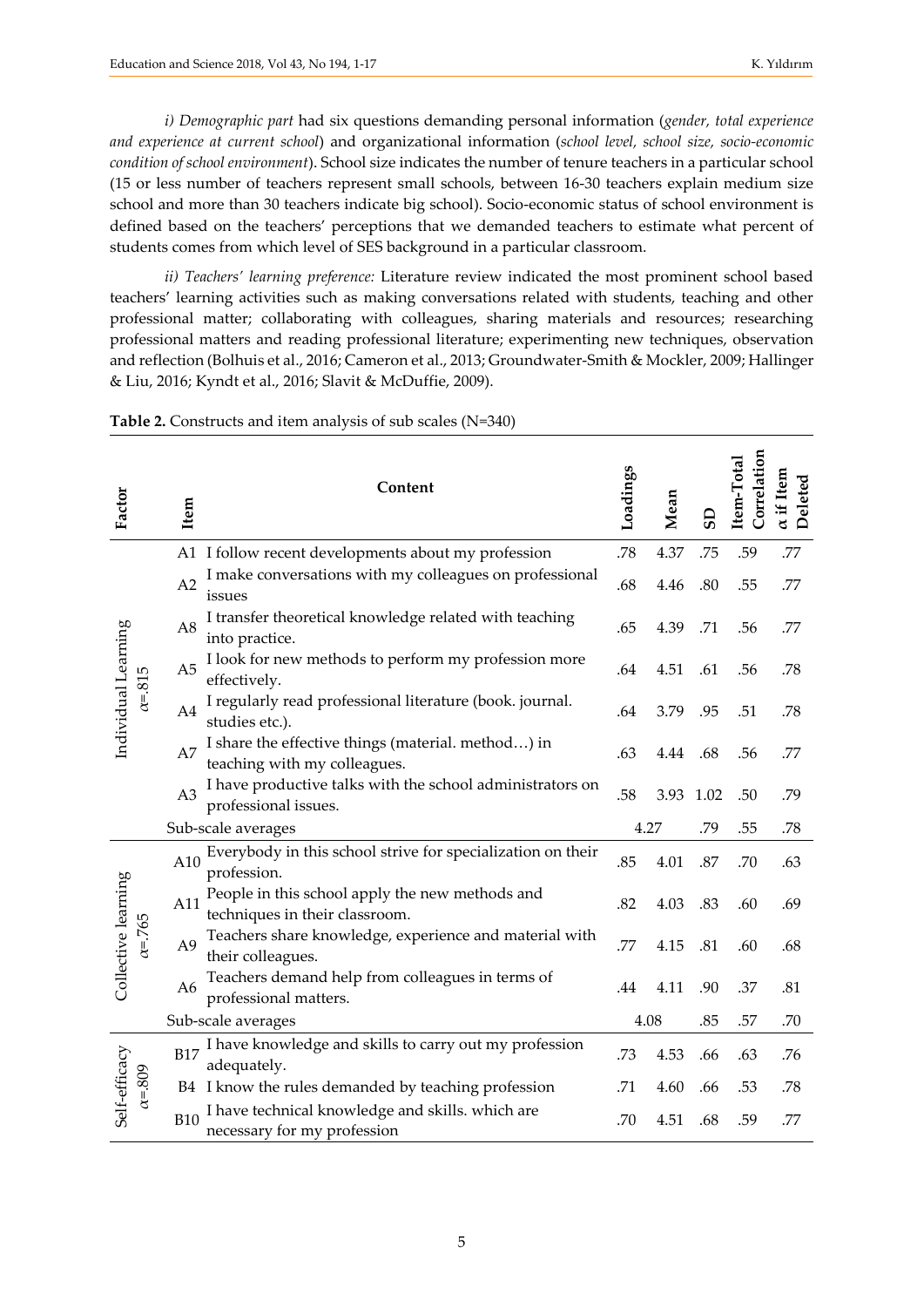|                               |                                                                                      | B18 I decide innovative applications in my classroom.                                    | .66  | 4.31         | .74       | .61 | .77 |
|-------------------------------|--------------------------------------------------------------------------------------|------------------------------------------------------------------------------------------|------|--------------|-----------|-----|-----|
| Self-efficacy                 | B <sub>3</sub><br>classroom.                                                         | I make own decisions related with my profession in my                                    |      | .64 4.42     | .80       | .51 | .79 |
| $\alpha = 809$                | <b>B13</b>                                                                           | I consider others' directions about professional issues but I<br>make last decision.     | .55  | 4.44         | .76       | .53 | .78 |
|                               | Sub-scale averages                                                                   |                                                                                          |      | 4.47         | .72       | .57 | .78 |
|                               |                                                                                      | B27 I have plans on professional issues that make me excited.                            | .66  | 3.96         | .99       | .51 | .71 |
|                               | I always have an enthusiasm for doing professionally new<br><b>B11</b><br>things.    | .66                                                                                      | 4.38 | .73          | .57       | .69 |     |
|                               | <b>B19</b><br>else.                                                                  | I can perform my profession successfully in somewhere<br>.54 4.49                        |      |              |           |     | .70 |
| Aspiration<br>$\alpha = 758$  | <b>B12</b>                                                                           | I can carry out my profession effectively even in most<br>difficult condition.           | .52  | 4.22         | .77       | .53 | .70 |
|                               | <b>B14</b>                                                                           | I effectively and productively utilize technological devices<br>.51<br>in my profession. |      |              |           |     | .73 |
|                               | Sub-scale averages                                                                   |                                                                                          |      | 4.26         | .80       | .52 | .71 |
| Recognition<br>$\alpha = 737$ | <b>B8</b><br>environment.                                                            | Teaching profession is highly respected in this                                          | .71  |              | 3.44 1.16 | .51 | .70 |
|                               |                                                                                      | B5 I receive appreciations because of my professional success.                           | .70  |              | 3.82 1.09 | .60 | .64 |
|                               | School management appreciate me because of my<br><b>B23</b><br>professional success. | .64                                                                                      |      | 3.75 1.07    | .63       | .62 |     |
|                               | B <sub>9</sub>                                                                       | My colleagues and I make decision related with our<br>profession in work environment.    | .50  | 4.14         | .84       | .41 | .74 |
|                               | Sub-scale averages                                                                   |                                                                                          | 3.79 |              | 1.04      | .54 | .67 |
|                               | C1                                                                                   | This school has a trust and collegial but not hostile<br>environment.                    |      | .81<br>4.22  | .90       | .76 | .88 |
|                               | C <sub>5</sub>                                                                       | People in this school mostly experience joyful, compassion<br>and courtesy.              |      |              |           |     | .87 |
|                               |                                                                                      | C2 People in this school behave honestly with each other.                                | .73  | 3.92         | .90       | .72 | .88 |
| Climate<br>901                | C <sub>6</sub>                                                                       | Teachers' achievement, professional growth and their<br>happiness are emphasized.        | .65  | 3.99         | .92       | .71 | .88 |
| $\alpha$                      |                                                                                      | C3 People in this school open to spontaneous communication. .64 4.27                     |      |              | .79       | .61 | .89 |
| School                        | C9<br>creativeness.                                                                  | People in this school produce original things using their                                |      | .64 3.73 .95 |           | .67 | .88 |
|                               | C8                                                                                   | People in this school displays friendly behaviours such as<br>touching and hugging.      | .63  |              | 3.43 1.15 | .56 | .90 |
|                               |                                                                                      | C7 People in this school protect and support each other.                                 | .63  | 3.84         | .98       | .66 | .88 |
|                               | Sub-scale averages                                                                   |                                                                                          |      | 3.93         | .94       | .69 | .88 |
|                               | being.                                                                               | C21 Teachers in this school behave considering students' well-                           | .78  | 4.54         | .65       | .70 | .78 |
|                               |                                                                                      | C22 Teachers positively response to students' help demands.                              | .76  | 4.51         | .71       | .66 | .79 |
| $\alpha = 836$                | them.                                                                                | C20 Teachers deal with the students' problems and try to solve                           | .72  | 4.31         | .79       | .64 | .79 |
| Student Oriented              | ceremonies.                                                                          | C23 People in this school give importance and care for                                   | .62  | 4.26         | .82       | .60 | .81 |
|                               | C <sub>24</sub> People in this school strictly adhere to the rules.                  |                                                                                          | .56  | 4.01         | .84       | .58 | .81 |
|                               |                                                                                      | Sub-scale averages                                                                       |      |              |           |     | .80 |

#### **Table 2.** Continued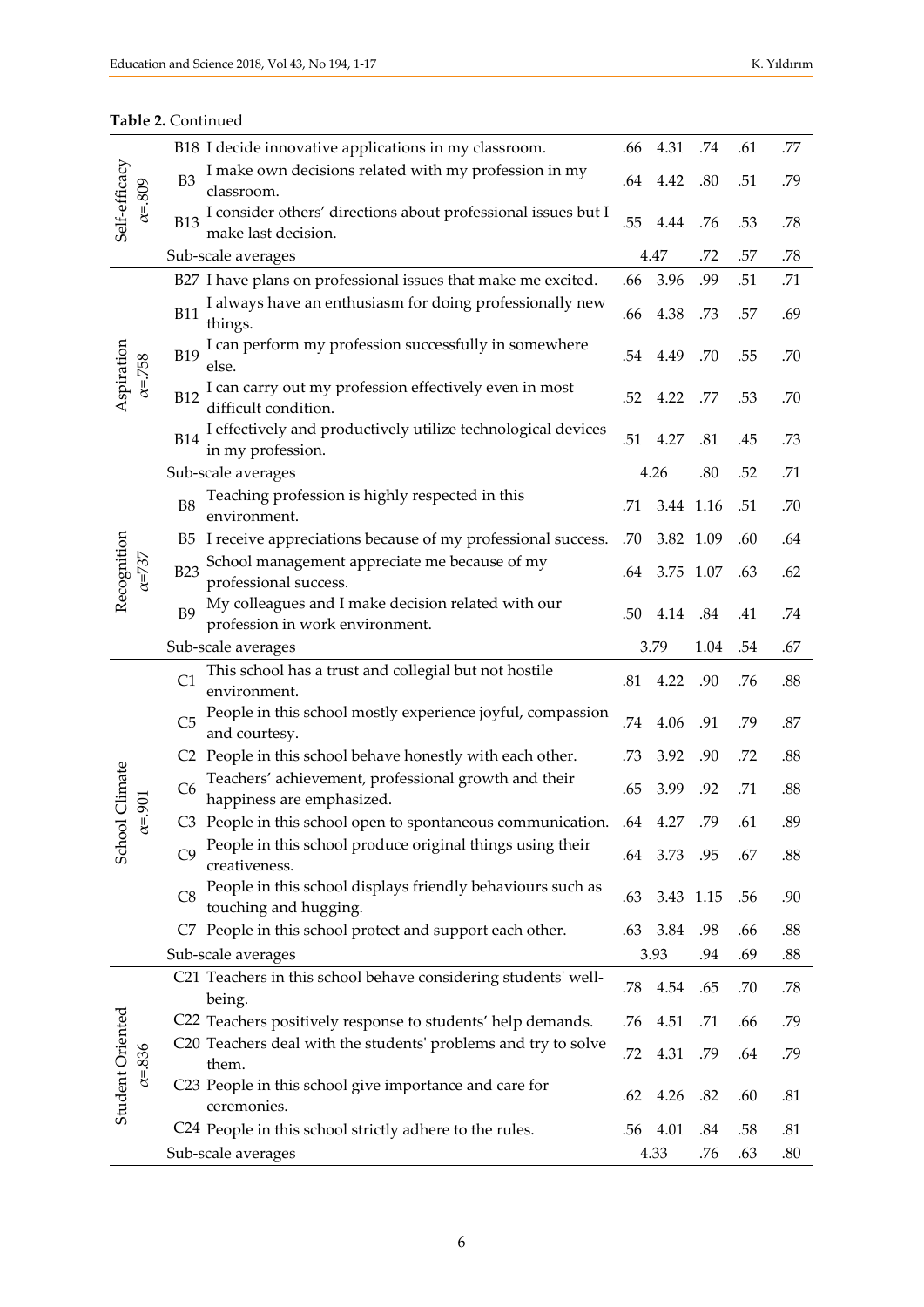| Task oriented<br>$\alpha = 872$ | C26 People in this school fulfil their responsibilities.                                                                                                                                  | .78 | 4.19      | .88       | .78 | .81 |
|---------------------------------|-------------------------------------------------------------------------------------------------------------------------------------------------------------------------------------------|-----|-----------|-----------|-----|-----|
|                                 | Teachers easily express their will and demands to<br>C27<br>managerial bodies.                                                                                                            | .70 | 4.16      | .94       | .68 | .85 |
|                                 | Teachers put emphasis on carrying out the responsibilities<br>C <sub>25</sub><br>as they are scheduled.                                                                                   | .70 | 4.28      | .77       | .73 | .83 |
|                                 | People in this school spend effort for the success of the<br>C29<br>school.                                                                                                               | .59 | 4.32      | .80       | .72 | .84 |
|                                 | Sub-scale averages                                                                                                                                                                        |     | 4.24      | .85       | .73 | .83 |
| values                          | People widely use symbols, emblem etc. that represent the<br>C <sub>16</sub><br>institution.                                                                                              | .82 | 3.29      | 1.25      | .73 | .85 |
|                                 | C17 School community has common symbols.                                                                                                                                                  | .82 | 3.14 1.24 |           | .75 | .85 |
| Symbols and<br>$\alpha = 883$   | There are reminders (photographs, drawings etc.) of the<br>C18<br>past of the institution.<br>There are information and anecdotes belonged to<br>C19<br>noteworthy persons of the school. |     |           | 3.36 1.33 | .78 | .83 |
|                                 |                                                                                                                                                                                           |     | 3.28      | 1.41      | .72 | .86 |
|                                 | Sub-scale averages                                                                                                                                                                        |     | 3.27      | 1.31      | .75 | .85 |

#### **Table 2.** Continued

We listed teachers' learning activities and implemented exploratory factor analysis on totally 11 items. Then we had two sub-scales: Individual learning sub-scale consisted of seven items (e.g., *I regularly read professional literature.*) revealing teachers' individual initiatives to learn (α=.82). Collective learning sub-scale (α=.77) included four items (e.g. *Teachers in this school share knowledge, experience and materials with their colleagues.*) referring to professional development about the whole school. So, a teacher had two different learning preference scores at different degrees.

iii) In this study, we considered the school culture as a concept encompassing the organizational features of the school. We used the *School Culture Scale*, which was originally developed by Güçlü, Yıldırım, and Daşcı (2016). It has four point Likert type 28 items under five dimensions (positive climate, innovativeness, symbols, student oriented, rules oriented). Its internal consistency score was .95. Organizational culture is a comprehensive concept consisting organizational climate and ethos (Glover & Coleman, 2005; Schein, 2010). The main indicators of *positive climate* are cooperation, solidarity, trust and sincerity among members that might affect cooperative learning in a school (Hoy & Miskel, 2012). *Student Oriented:* The most prominent side of the school is teaching and learning activities. Students are the important part of a school organization. Recent educational reforms put ahead of Student oriented practices. This perspective requires teachers to develop professionally themselves that means, in turn, they have to learn new skills (Kent, 2005; Şişman, 2011). *Task Oriented:* Responsibilities, authorities and tasks are important structural matters of an organization. School culture includes organizational structures and processes. *Symbols and values* are indicators of having school wide common values (Schein, 2010). Above mentioned scale was employed for this study and we had four dimensions. Considering their items, we named them as follows: School climate (*e.g. People in this school mostly experience joyful. compassion and courtesy.*) (Eight items, α=90), student oriented practices (e.g. *Teachers in this school behave considering students' well-being.*) (Five items, α=84), task oriented practices (e.g*. Teachers put emphasis on carrying out the responsibilities as they are scheduled.*) (Four items,  $\alpha$ =87) and symbols-values (e.g. *There are information and anecdotes around that belonged to noteworthy persons of school in the past.*) (Four items,  $\alpha$ =88).

iv) Teachers' individual professional characteristics were represented by professional wellbeing. We used *Teachers' professional well-being scale,* which was developed by Yıldırım, Arastaman, and Daşcı (2015), to collect data about teachers' professional features. The scale included seven point Likert type 21 positive items under four sub-dimensions. Its dimensions were self-efficacy, aspiration, recognition and cooperation. Its reliability score was .90. Bandura (2001) defined *self-efficacy* concept as one's personal judgment about his/her capability to accomplish a given level of performance. It is closely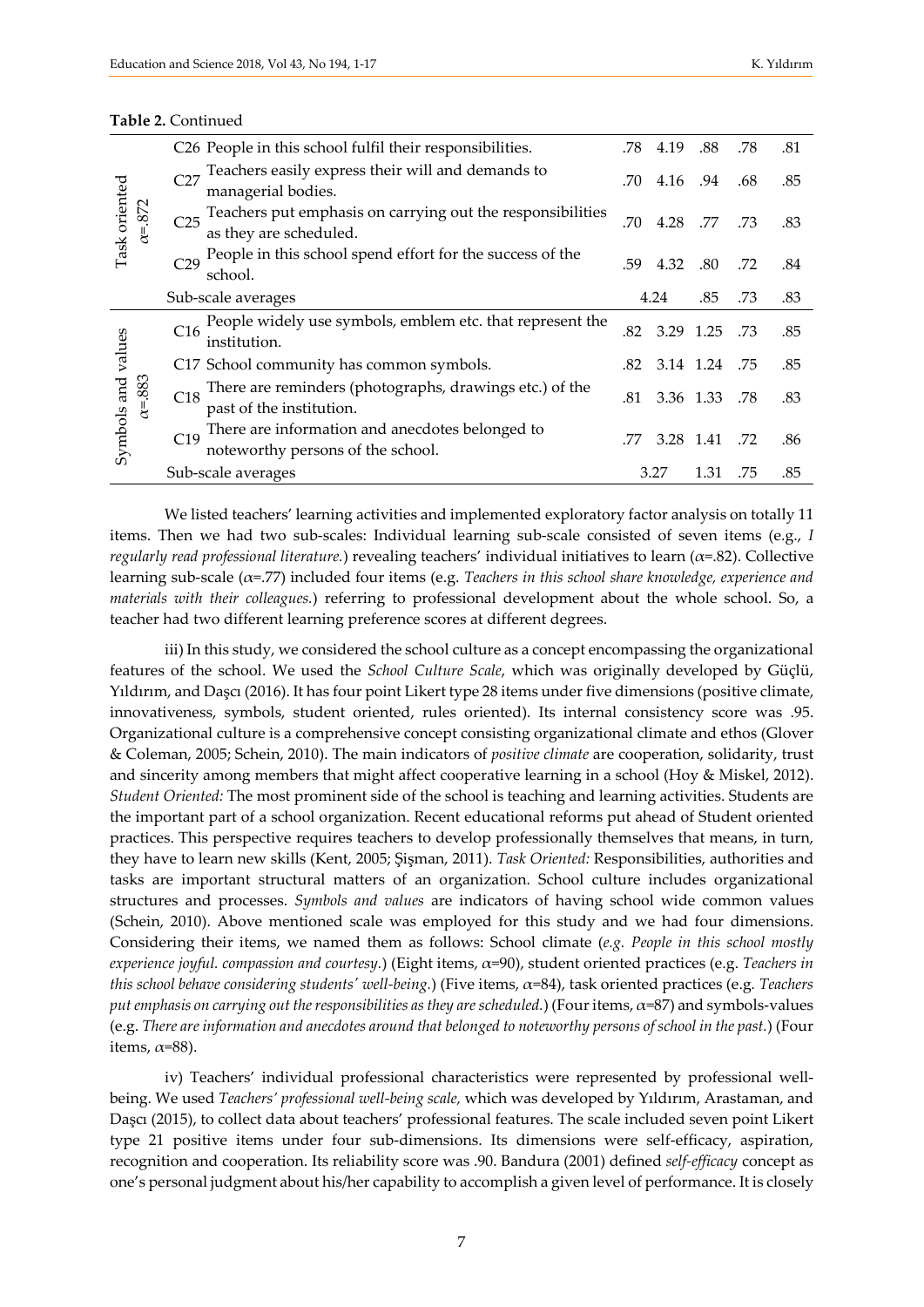related with one's prior achievements (Tschannen-Moran & Woolfolk Hoy, 2001). Self-efficacy consistently appears as the most prominent dimension of teachers' professional well-being in prior studies (Aelterman, Engels, Petegem, & Verhaeghe, 2007; Yıldırım, 2015). In addition, the existence of a positive significant relationship between self-efficacy and learning was cited (Butt & Retallick, 2002). In this study, self-efficacy enclosed the items of the autonomy (e.g. *I make own decisions related with my profession in my classroom*). *Autonomy* refers to degree that people make their decision and fulfil their actions accordingly (Yıldırım, 2015). *Aspiration* refers to characteristic of motivated person who has a challenging goal and expectations. This stimulate people to perform well (Bricheno, Brown, & Lubansky, 2009; Horn, Toon, Taris, Schaufeli, & Schreurs, 2004). *Recognition* occurs in case someone else appreciate employee because of his or her good performance. It can be an award or good words from students, principals or parents. This kind of events make teachers feel professionally good (Andrews, 2011; Yıldırım, 2015). We employed this scale, which we have just given brief explanation about and we identified three dimensions. Regarding their contents we named as that self-efficacy (containing autonomy) (e.g. *I have knowledge and skills to carry out my profession adequately.*) (six items,  $α=81$ ), aspiration (e.g. *I have plans on professional issues that make me excited.*) (five items, α=76), and recognition (e.g. *I receive appreciations because of my professional success.*) (four items,  $\alpha$ =74).

#### *Collecting and Analysing Data*

We collected data between October and November in 2016. After obtaining the permission, we visited the schools and distributed questionnaires during the break time in teachers' room. We first gave a brief explanation about the study then we delivered questionnaires to volunteer teachers. We totally distributed 378 questionnaires but we got back 349 of them. After eliminating five improper forms (blank or same coded for all items) we had totally 344 valid forms to put them into analysis.

Before implementing the analysis, we prepared the data for analysis. We first coded proper questionnaires and entered data into SPSS 22 software programme. We checked the data in terms of outliers, duplications and missing. We identified missing data using descriptive statistics and replaced them with series mean. Changes did not exceed .02 of all data. Then, we computed mahalanobis distances to reveal outliers and we cleared totally four cases because their scores exceeded the limit (24.32 for seven independent variables) (Seçer, 2015; Tabachnick & Fidell, 2013). The duplication test did not produce any duplicated case. In addition, we checked the multicollinearity and we examined VIF (Variance Inflation Factor) values (1.56<VIF<2.89) which indicate no multicollinearity. We computed Pearson correlation coefficients (r) to see the correlations among variables. Because coefficients ranged between .13 and .64, which satisfies to the requirement for logistic regression. Teachers' learning preference has significant and moderate relationships (.32≤ r ≤.53) to the independent (predictor) variables.

We finally analysed data of 340 participants. We performed descriptive analysis techniques (f, M, SD), item-total analysis, exploratory factor analysis (EFA: principal component, varimax rotation) and binary logistic regression (enter method).

Based on the EFA scores, we had two learning preference scores namely individual learning (IL) and collective learning (CL). For each learning preference, we implemented two-step clustering analysis separately and we transformed them into two categorical (low and high level) variables. Cluster analysis provides classification of cases into groups where group membership is not known. Cluster analysis develops groups on the basis of similarities among cases (Tabachnick & Fidell, 2013). We coded sub-categories of discrete variables as "0" for low level and "1" for high level.

Logistic regression analysis able to produce a regression model without satisfying the assumptions of normality, continuity, co-variance and multi-variable normality. In logistic regression analysis, predictors interactively exert their impacts on predicted variable. For this study, as we had two sub-categorical predicted variables, we performed the *binary logistic regression* technique and we preferred direct type (enter), in which all predictors in the model enter the equation simultaneously (Tabachnick & Fidell, 2013). We tested mainly two different predictors set on predicted variables. At the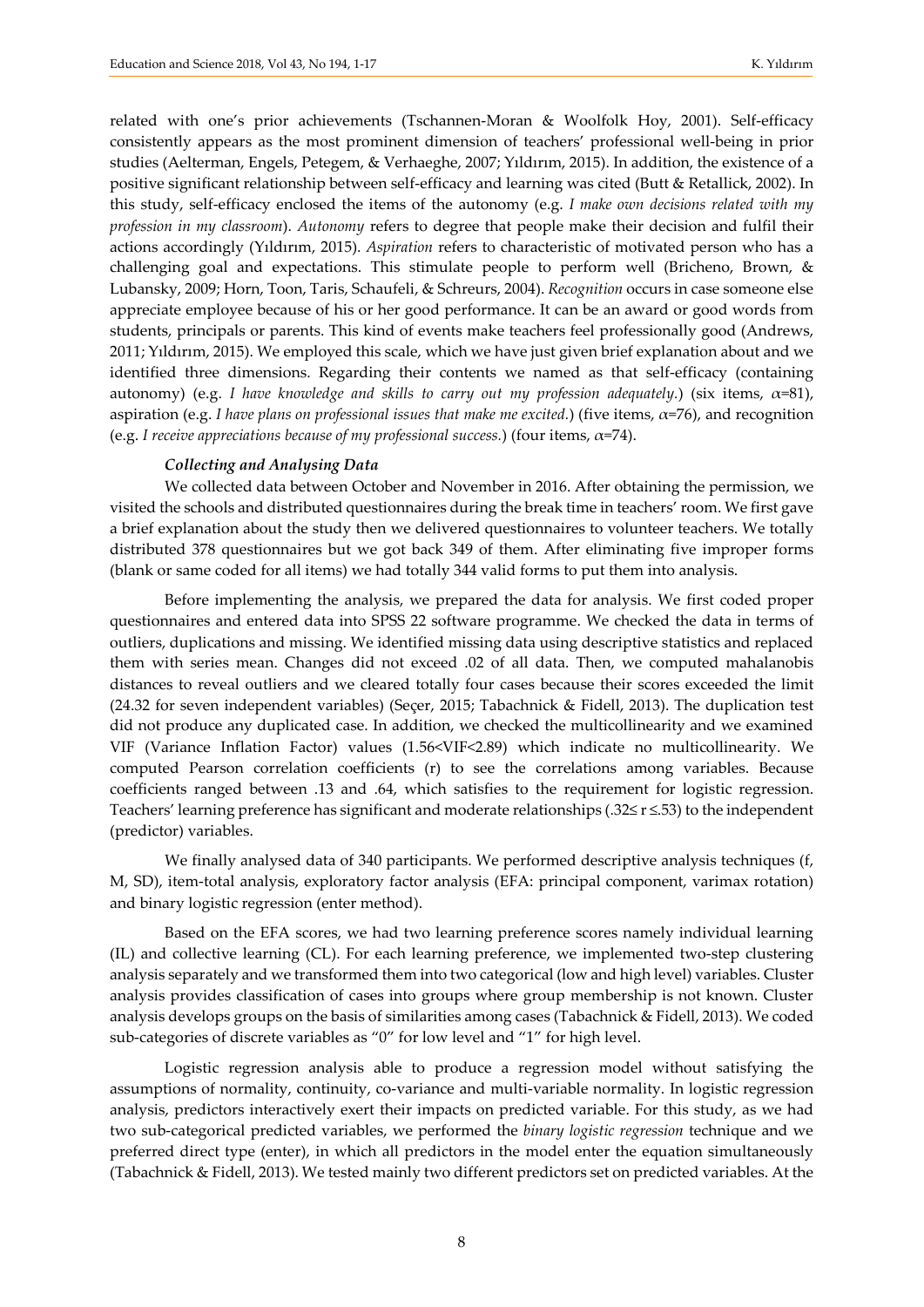first step, we examined the impact of *demographic variables* then, we tested the effect of *professional characteristics*. We had six demographic (discrete) variables and seven professional (continuous) predictor variables. Demographic variables contained both *individual demographic variables* (gender, total experience, and experience at current school) and *school demographic variables* (school size, school level and school's SES). Before implementing the tests, we recoded demographic variables because binary logistic regression requires defining one of the categories as reference category. We selected first category as reference for all categorical variables, therefore they were recoded with "0" and others with "1". For instance, we recoded gender as 0: female and 1: male. Professional variables consisted *individual professional variables* (self-efficacy-autonomy, aspiration, and recognition) and *school professional variables* (climate, student oriented practices, task oriented practices and symbols-values). Figure 1 displays the model tested in the study.



**Figure 1.** The Model of Analysis

We performed all analysis at individual level using SPSS version 22.0. When interpreting the continuous scores, we considered the following ranges: Between 1.00-1,80 as 1 (Very low); between 1.81- 2.60 as 2 (Low); between 2.61-3.40 as 3 (Moderate); between 3.41-4.20 as 4 (High) and between 4.21-5.00 as 5 (Very high level).

#### **Results**

#### *Teachers' Learning Preferences*

We first examined the position of teachers in terms of learning preference scores. In order to find out who are low-level or high-level individual learner or collective learner, we implemented two step clustering analysis. Then, we had two categorical subgroups. To be able to compare each other, we named and coded them as *low-level learner* (0), and *high-level learner* (1). After then, we computed the descriptive statistics. Table 3 shows the distribution of participants in terms of learning preference categories. Low and high-level learners were nearly evenly distributed; their rates were very close (52 % - 48 %). In addition, SD scores refer that cluster analysis produced homogenous groups.

**Table 3.** Descriptive Statistics About Teachers' Learning Preferences

| Learning preferences | Level      | M    | SD   |        | <b>Total</b> | $\%$  | <b>Total</b> |
|----------------------|------------|------|------|--------|--------------|-------|--------------|
| Individual learners  | Low level  | 3.84 | 0.43 | 178,00 |              | 52,40 | 100.00       |
|                      | High level | 4,73 | 0,19 | 162,00 | 340.00       | 47,60 |              |
|                      | Low level  | 3.73 | 0.39 | 177.00 |              | 52,10 |              |
| Collective learners  | High level | 4,67 | 0.23 | 163,00 | 340.00       | 47,90 | 100.00       |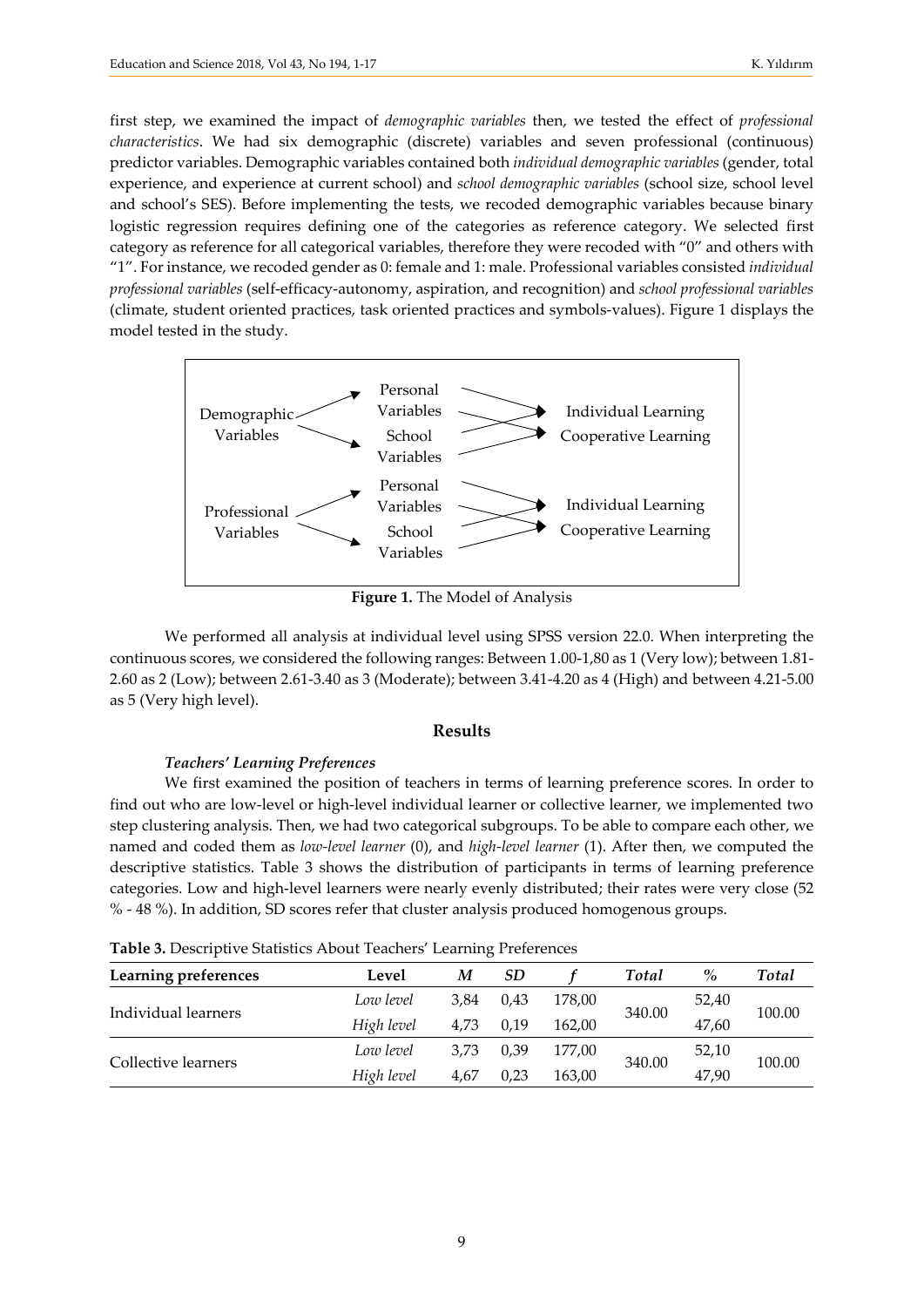#### *The Effect of Demographic Variables*

In this part, we implemented two sub-tests for IL and CL, separately. Each sub-test included six discrete predictors. Table 4 shows the results of predictive ability of demographic variables. For the IL model, predictors did not make significant contribution to the models. The Omnibus tests of model coefficients indicated the poor fit of the model. Because the significant value was bigger than .05 referring that demographic variables did not predict the teachers according to the level of IL ( $\chi^2\mu=8.241$ ,  $d_f$ =6). The Nagelkerke R<sup>2</sup> values (.032) indicated very small relation between dependent variable and the predictor variables. The Wald Statistics revealed that there is no predictor variable making significant contribution to the model. We first checked the p values, which should be less than .05. However, we had no significant variables for the IL model. Therefore, we decided that demographic variables are not able to distinguish teachers based on the level of IL.

|                              | <b>Predictor variables</b> | ß        | S.E. | Wald  | df | Sig. | Exp(B) $e^{\beta}$ |
|------------------------------|----------------------------|----------|------|-------|----|------|--------------------|
| Learning                     | Gender                     | $-0.342$ | ,228 | 2,255 | 1  | ,133 | ,710               |
|                              | Total experience           | ,153     | ,302 | ,258  | 1  | ,612 | 1,166              |
|                              | Experience at current sch. | $-0.364$ | ,303 | 1,440 | 1  | ,230 | ,695               |
| Model                        | School level               | ,052     | ,241 | ,047  | 1  | ,828 | 1,054              |
| Individual                   | School size                | ,817     | ,397 | 4,229 | 1  | ,040 | 2,265              |
|                              | School SES                 | ,111     | ,252 | ,193  | 1  | ,661 | 1,117              |
|                              | Constant                   | $-0.575$ | ,464 | 1,536 | 1  | ,215 | ,563               |
|                              | Gender                     | $-173$   | ,229 | ,571  | 1  | ,450 | ,841               |
|                              | Total experience           | ,119     | ,305 | ,151  | 1  | ,697 | 1,126              |
|                              | Experience at current sch. | $-0.547$ | ,305 | 3,205 | 1  | ,073 | ,579               |
| Collective Learning<br>Model | School level               | -,649    | ,243 | 7,097 | 1  | ,008 | ,523               |
|                              | School size                | ,481     | ,384 | 1,567 | 1  | ,211 | 1,618              |
|                              | School SES                 | ,310     | ,254 | 1,485 | 1  | ,223 | 1,363              |
|                              | Constant                   | ,133     | ,456 | ,086  | 1  | ,770 | 1,143              |

**Table 4.** The Results About Predictive Ability of Demographic (Personal and Organizational) Variables

Step 1: Variable(s) entered are gender, total experience, experience at current school, school level, school size, school SES.

Omnibus TestIL: *χ2IL=8.241, df*=6, p=.221; Hosmer-Lemeshow TestL: *χ2IL=6.315, df*=8, p=.612

Omnibus TestIL: *χ2CL=13.666, df*=6, p=.034; Hosmer-Lemeshow TestL: *χ2CL=6.720, df*=7, p=.459

Table 4 also contains the results about CL model, in which predictors made significant contribution (p=.034). Demographic variables significantly predicted the teachers according to the level of collective learning preference (*χ2CL=13.666, df*=6) and the model explained 5 % of the variation in the CL (Nagelkerke R2=.05). Hosmer-Lemeshow Goodness of fit test confirmed the consistency between model and the data (*χ<sup>2</sup>cL=6.720, df*=7, p=.459). The Wald Statistics revealed that *school level*, which was only significant predictor (p=.008) in the model, is a factor influencing whether a teacher is *a high-level collective learner*. *β* value (-.649) indicated that at the secondary level the probability of being high level collective learner decreases. It also means that likelihood of the number of high-level collective learners in the primary education level is higher than it is in the secondary education level. When we looked at the odds ratio (.523) we can say that the probability of being high-level collective learner at the secondary level 1.91 times (1/.523) less than the probability of being low-level collective learner in primary level.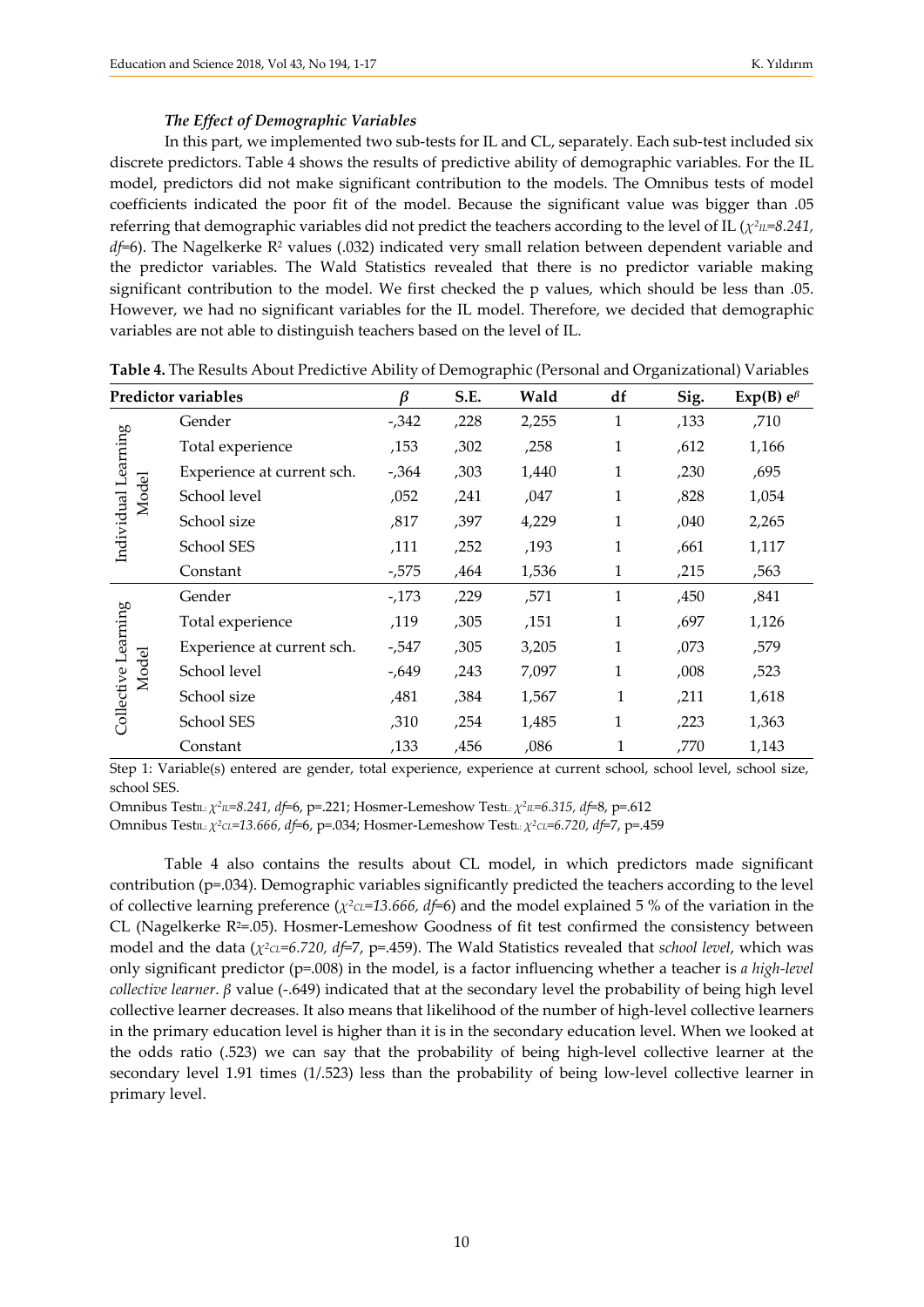#### *The Effect of Professional Variables*

We separately tested two models consisting seven continuous predictors and two categorical outcomes (IL and CL). We tested all predictors in one block to assess their predictive ability. For the both model, the significant value (*p*) was .000 which confirmed the significant contribution of predictor variables in models ( $\chi^2$ <sub>*IL*=150.914, df=7;  $\chi^2$ <sub>CL</sub>=173.998, df=7). The results belonged to Hosmer-Lemeshow</sub> Goodness of fit test, which should have p value larger than .05, supported the models' goodness of fit because p=.196 for IL model ( $\chi^2$ <sub>IL</sub>=11.105*, d* f=8) and p=.157 for CL model ( $\chi^2$ <sub>CL</sub>=11.873*, d* f=8). That also verified the conformity between the data and the models. In addition, classification statistics showed that the model correctly classified 78.2 % of cases overall for the IL model and 79.1 % of cases overall for the CL model. The model containing all predictors was statistically significant and based on these findings we assured that the both models are able to distinguish teachers according to their learning preferences and their levels. The Nagelkerke  $R<sup>2</sup>$  values indicated the amount of variation in the dependent variable explained by the model. These values explained the power of the relation between dependent variable and the predictor variables. Predictor variables together explained nearly 48 % of total variance in IL and 53 % of total variance in CL.

Table 5 shows the Wald statistics providing information about the importance of each predictor variables for both models. We first looked at p values whether they are less than .05 to find out statistically significant predictors.

|                              | <b>Predictor variables</b> | ß         | S.E.  | Wald   | df           | Sig.  | Exp(B) $e^{\beta}$ |
|------------------------------|----------------------------|-----------|-------|--------|--------------|-------|--------------------|
| Individual Learning          | Self-efficacy              | ,935      | ,393  | 5,663  | $\mathbf{1}$ | ,017  | 2,547              |
|                              | Aspiration                 | 2,486     | ,427  | 33,976 | 1            | ,000, | 12,015             |
|                              | Recognition                | ,234      | ,240  | ,952   | $\mathbf{1}$ | ,329  | 1,264              |
|                              | School climate             | ,240      | ,287  | ,703   | 1            | ,402  | 1,272              |
| Model                        | Student oriented practices | 1,035     | ,359  | 8,334  | 1            | ,004  | 2,816              |
|                              | Task oriented practices    | -,546     | ,347  | 2,473  | 1            | ,116  | ,579               |
|                              | Symbols&values             | $-164$    | ,153  | 1,148  | 1            | ,284  | ,849               |
|                              | Constant                   | $-18,555$ | 2,130 | 75,882 | $\mathbf{1}$ | ,000, | ,000,              |
|                              | Self-efficacy              | ,856      | ,409  | 4,383  | 1            | ,036  | 2,354              |
|                              | Aspiration                 | 1,247     | ,399  | 9,778  | 1            | ,002  | 3,480              |
|                              | Recognition                | ,477      | ,254  | 3,539  | 1            | ,060  | 1,612              |
| Learning Model<br>Collective | School climate             | ,619      | ,306  | 4,099  | 1            | ,043  | 1,857              |
|                              | Student oriented practices | ,938      | ,372  | 6,357  | 1            | ,012  | 2,554              |
|                              | Task oriented practices    | ,580      | ,330  | 3,089  | 1            | ,079  | 1,787              |
|                              | Symbols&values             | ,141      | ,150  | ,893   | 1            | ,345  | 1,152              |
|                              | Constant                   | $-20,646$ | 2,339 | 77,897 | 1            | ,000  | ,000               |

**Table 5.** The Results About Predictive Ability of Professional (Personal and Organizational) Variables

Step 1: Variable(s) entered are self-efficacy, aspiration, recognition, school climate, Student oriented practices, Task oriented, Symbols&values.

Omnibus TestIL: *χ2IL=150.914, df*=7, p=.000; Hosmer-Lemeshow TestL: *χ2IL=11.105, df*=8, p=.196 Omnibus TestIL: *χ2CL=173.998, df*=7, p=.000; Hosmer-Lemeshow TestL: *χ2CL=11.873, df*=8, p=.157

We had three significant variables for IL model: *Self-efficacy, aspiration* and *student oriented practices*. However, *Recognition, School Climate, Task Oriented* and *Symbols-Values* did not contribute significantly to the IL model. However, we had four significant variables for CL model: *Self efficacyautonomy, Aspiration, school climate and Student oriented*.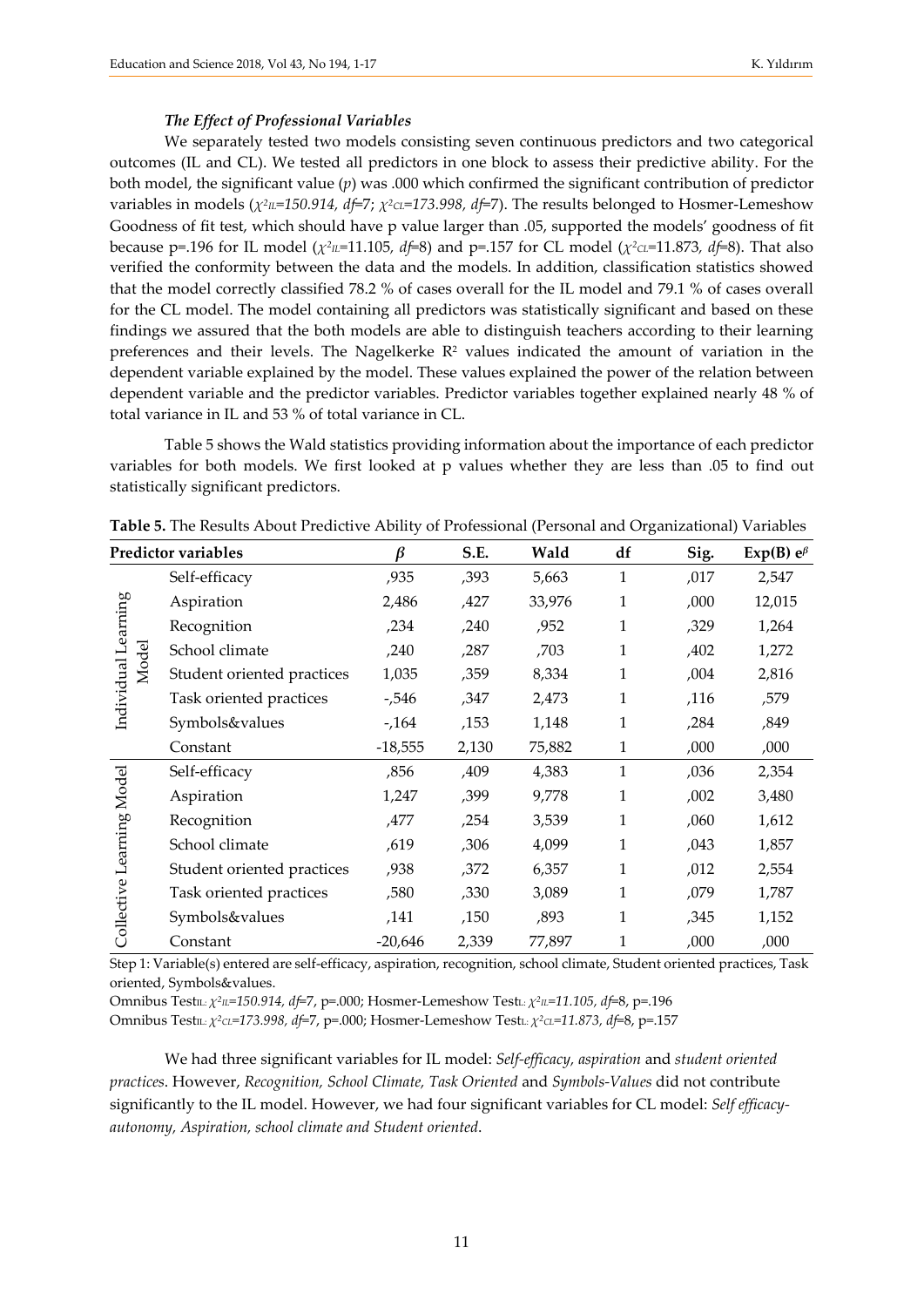Then we checked *β* values to understand direction and amount of the relationship. Positive *β* values indicate the amount of predictor variable that could lead to a one-unit increase in the predicted variable. Table 5 shows that all significant predictors positively influence. While *β* values give information about the relationship between predictor and predicted variables, e*β* (odds) values provide info about relationship between sub-categories of predicted variable (Tabachnick & Fidell, 2013). Because e*<sup>β</sup>* values refer the power of distinguishing of the predictor, we should particularly consider its score in regarding research goals. The strongest predictor for both models was *aspiration* (e<sup>β</sup><sub>IL</sub> =12.015; e<sup>β</sup>cL =3.480). For this predictor variable, teachers who were individual learners, were over 11 times [(1-12.015)x100] more likely to be high-level learners than those who were low level learners and this predictive rate was 2.5 times [(1-3.480)x100] for CL model. When we considered *student oriented practices* and *self-efficacy*, these ratios ranged between 1.4 and 1.8 times. School climate was statistically significant predictor for only CL model and its power of distinguishing high-level collaborative learner from lowlevel ones was .85 (e<sup>β</sup>CL=1.857).

#### **Discussion, Conclusion and Suggestions**

The basic aim of this study was to analyse the predictors' ability of distinguishing teachers according to their level of learning preference. The probability of correctly diagnosing teachers' learning preference and determining the effect size of predictors on the outcome would enable us to understand the nature of school based learning, better.

Results showed that teachers tend to be individual learners. It is coherent with prior research results (Cameron et al., 2013; Flaschberger et al., 2013; Korthagen, 2017). For instance, Flaschberger et al. (2013) found that individual learning is more prevalent and understanding of organizational learning is limited in schools. Cameron et al. (2013) reported teachers, who learn relevant to their personal professional needs, have better motivation and effective results. Korthagen (2017) found the importance of "person" in teachers' learning. TALIS (2014) reported that some effective collaborative learning activities such as observing colleagues during teaching in classroom are very scarce. Furthermore, Cameron et al. (2013) questioned the effectiveness of teachers' collective learning activities. Teachers are generally valued their self-regulated learning rather than externally mandated learning activities (Slavit & McDuffie, 2009). Some possible reasons of being individual learners might be relevant, economic, time saver and scheduled free. However, according to Hardy (2010), the most valuable teachers' learning way involves teachers to co-construct knowledge interactively based on their own practice.

In the current study, we examined the ability of demographic and professional characteristics in distinguishing teachers according to their level of learning preferences. Demographic variables consisted of gender, total experience, school experience, school size, school level and school SES. Only one of them, *school level,* was a significant predictor of teachers' collective learning. Primary school teachers were found to be more likely collective learners in comparing their colleagues at secondary level. This result can be attributed to that understanding and practices of working as a group has been further well established at the primary level. In the current study, we did not detect the significant effect of experience, but a considerable number of studies found its significance effect on teachers' learning activities (Flores, 2005; Mawhinney, 2010; Patrick et al., 2010). While experienced teachers preferred individual learning activities but beginning teachers tend to learn collaboratively. Novice teachers learned more through talking with mentor and observing colleagues. More experienced teachers preferred reading professional literature and less learning through experimenting.

We found that teachers tend to see their individual qualifications superior to the qualifications of the group they work in. In addition, relatively low scores of school climate explain the low level of interaction among teachers at the institutional level. When we considered these two findings, we assumed that teachers individually separated themselves to higher position from the rest; as a result, they mostly prefer individual learning. It also limits sharing between teachers and searching for solutions of common problems. The other finding, as supporting also internal validity, confirmed that positive climate supports the collective learning. So, positive relationships among teachers makes it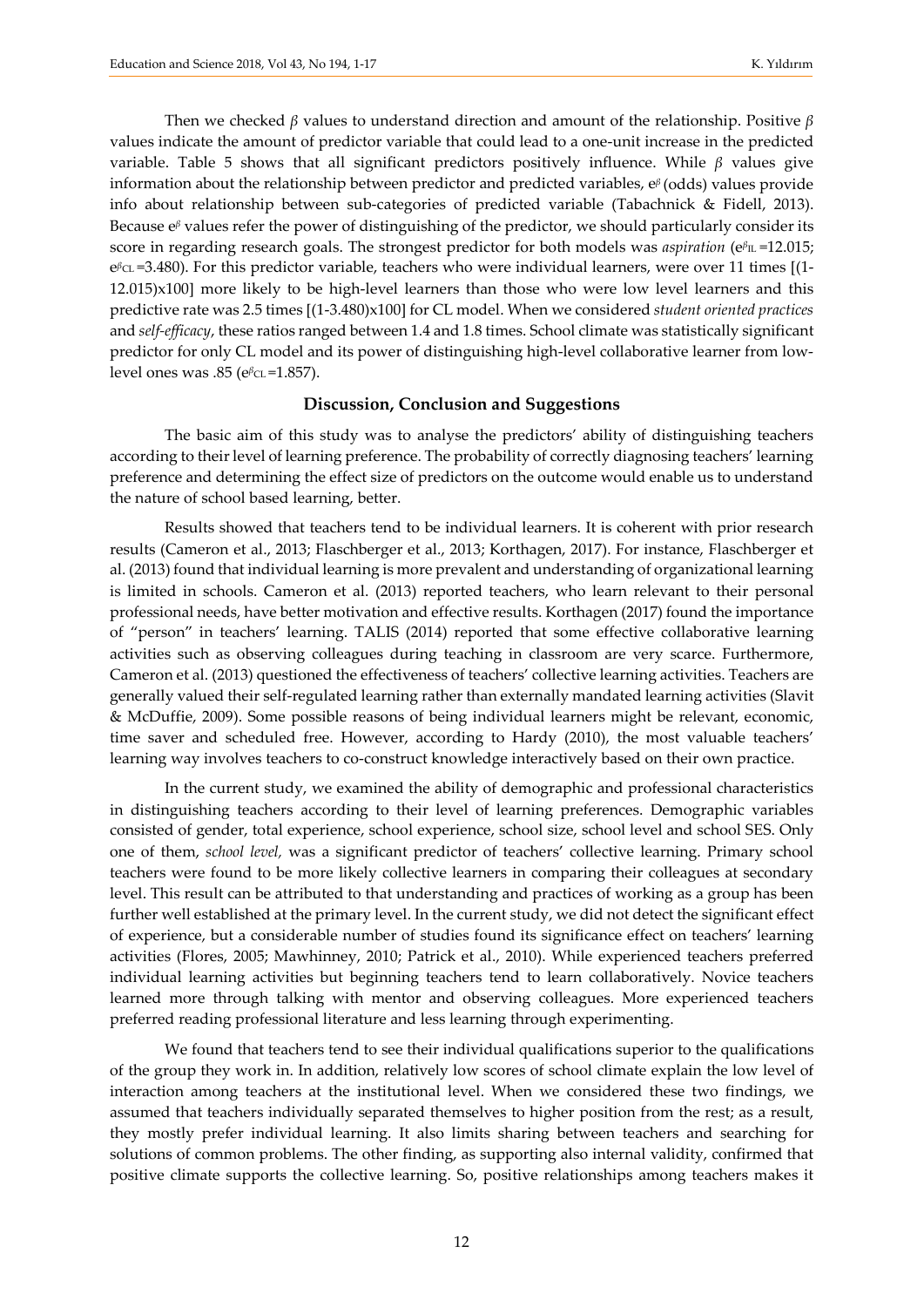easier for them to learn together. This result is in accordance with the results of prior studies, which revealed the necessity of collaborative culture for informal learning (Cameron et al., 2013; Jurasaite-Harbison & Rex, 2010). For instance, Liu et al. (2016) found that, both "teacher trust" (relationship with others, caring for the well-being of each other, work attitudes) and "teacher agency" (initiative, motivation, and proactive efforts) had significant, positive direct effects on "teacher professional learning". In this case, relatively weak group learning can be sign of the weak collaborative culture and the weak organizational learning in Turkish schools. There are some prior results supporting this assume (Demirtaş, 2010; Yıldırım et al., 2016). They found weak professional cooperation among Turkish teachers and legal arrangements oblige teachers to work together but teachers, in fact, comply with these arrangements without strong and sincere desire. Findings from the study by Çolak and Altınkurt (2017) enlighten the other side of the coin that teachers are not in a position to decide on their own professional development. This phenomenon, it can be sign as a fundamental problem for administrative bodies.

Findings indicated that *personal professional characteristics* comparatively have much more powerful effect on teachers' learning preference rather than their *organizational professional characteristics* have. This is true not only for individual learning but also for collective learning. More specifically, having knowledge and skills to fulfill professional duties and being eager for future professional goals instead of doing activities sensitive to student needs and having a positive school climate are much more effective on collective learning. Based on this result, as mentioned by Cameron et al. (2013), we can suggest that it is necessary to broaden the area for the individual initiative of teachers in order to improve professional learning in the school. Of course, this requires supportive school leadership and positive school climate. Results of Liu et al. (2016) are in harmonious with this result that they found that teachers' proactive efforts had a moderate direct effect on their professional learning but the direct effect of work environment was smaller. Furthermore, while mediated by teachers' agency and trust, learning-centred leadership has a positive-meaningful effect on teachers' professional learning. Therefore, two-intervention points appear that can motivate teachers for their individual professional learning: having challenging goals and getting knowledge and skills for reaching these goals. In order to transfer it into real life we should develop incentive mechanisms.

*Aspiration*, *self-efficacy* and *student oriented practices* were significant predictors for teachers' individual learning. However, for their cooperative learning, *school climate* joined to this trio; so, *aspiration*, *self-efficacy*, s*tudent oriented practices* and *school climate* were significant predictors. This result indicated that internal incentive mechanisms drive teachers to learn, furthermore it implied the gradually lower effectiveness of systemic arrangements for school learning. The strongest predictor for both models was *aspiration*. Job-related aspiration refers to degree to which a person pursues challenging goals in their job (Horn et al., 2004). Having a professional goal is related with aspiration and professional learning. Goal setting (personal or organizational) was defined as a source of motivation (Locke & Latham, 2002) and to be able to get the goal, learning is inevitable. According to Vansteenkiste, Lens, and Deci (2006), the intrinsic goals could promote deeper engagement in learning activities than extrinsic ones. This result is consistent with the prior results pointing out the centrality of motivation, self-efficacy and organizational support in terms of employee' learning across different professions (Attema-Noordewier, Korthagen, & Zwart, 2011; Jurasaite-Harbison & Rex, 2010; Kyndt & Baert, 2013). "Teachers' willingness" was specified as core issue in teachers' learning (Cameron et al., 2013; Kyndt & Baert, 2013; Vansteenkiste et al., 2006). However, some results indicated the poor willingness of Turkish teachers for their own professional development (Bümen et al., 2012; Özoğlu, 2010).

Self-efficacy, constructed on the achievements, was defined as "a judgement of one's capability to accomplish a given level of performance". It is also related with professional learning (Aelterman et al., 2007; Bandura, 2001; Korthagen, 2017; Liu et al., 2016). In the current study, self-efficacy also contained the items of autonomy and these items together were factorised under the name of selfefficacy. We found that self-efficacy is a significant predictor for both individual learning and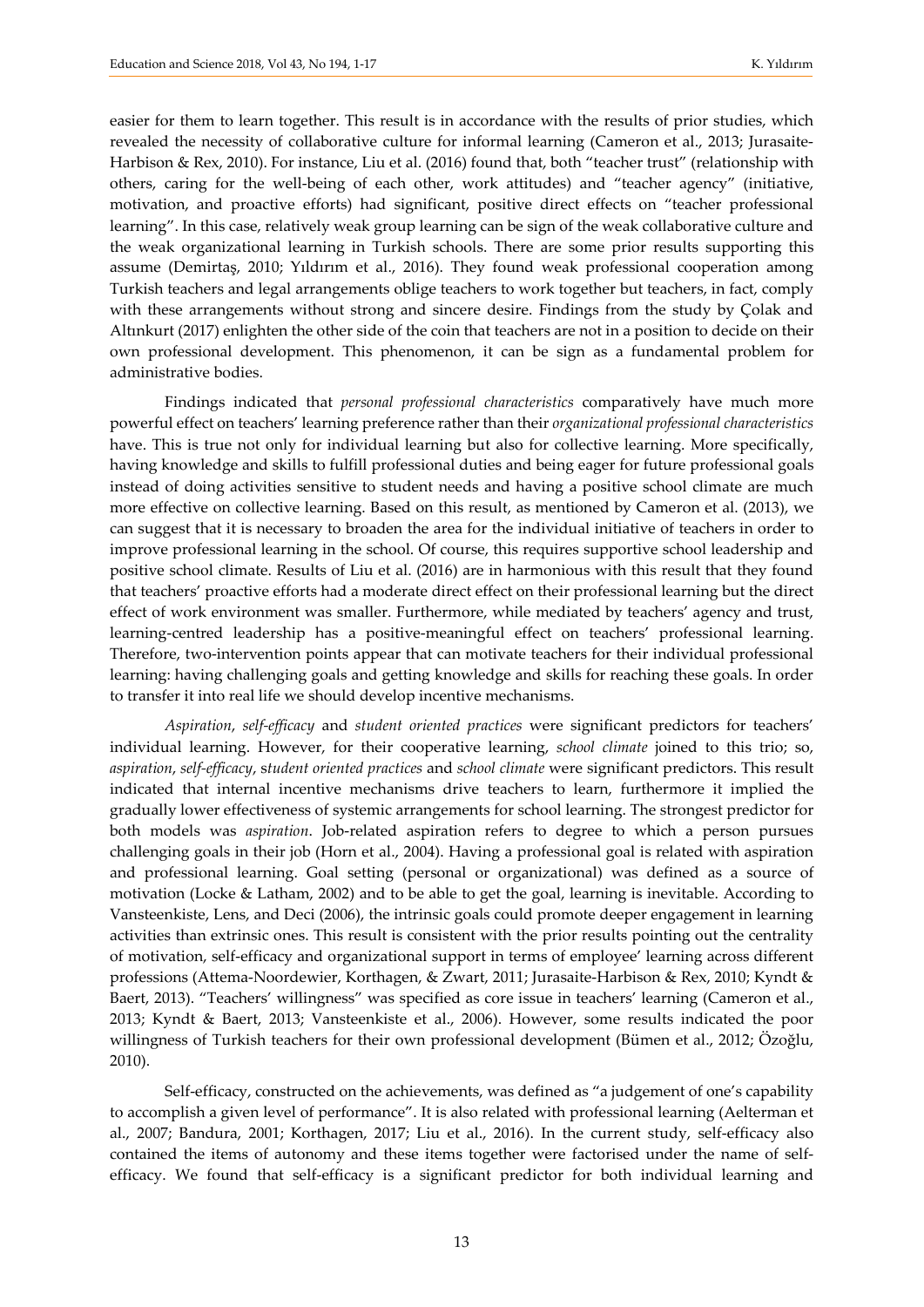cooperative learning. Results related with self-efficacy confirmed the prior studies' results (Slavit & McDuffie, 2009). For instance, TALIS report (2014) explained the relationship between self-efficacy and teachers' learning at school that "In almost all countries, teachers who report participating in collaborative professional learning have at least five times greater self-efficacy." Positive relationship between self-efficacy and informal learning was reported by previous studies involving not only teaching profession but also for other professions, too (Flores, 2005; Kyndt & Baert, 2013). We also found that student oriented practices at school significantly affects teachers' learning preferences (individually and collectively). This result is consistent with the prior studies, too (Darling-Hammond & Richardson, 2009). In another saying, increasing of practices towards meeting students' needs results in increasing of teachers' learning. As stated by Hardy (2010), teachers learn for students' learning.

At the end of the study, we concluded that if teachers have a challenging professional goals and good level of self-efficacy and if they have a positive climate in school, they are highly possibly both individual and collective learners. Therefore, school administrations who are able to manage these issues are likely to achieve greater professional learning and in turn school improvement. As noted by Kock and Ellström (2011) administrators have to create enabling learning environment. In order to enhance the learning environment at school, administrations should intentionally organize collaborative groups and define challenging goals for these groups (Darling-Hammond & Richardson, 2009). Teachers' learning at the school seems to be left to teachers own choice. We need to system wide incentive mechanisms motivating and supporting teachers' aspiration.

There is a need for further researches that can examine the ways of teachers' learning and reasons stimulating teachers to learn, and they can use mix method, too. Since this study is conducted in a certain region of Turkey, the generalizability of the results is limited for other cultural contexts.

#### **Acknowledgements**

I would like to thank the reviewers for their contributions on improving the study.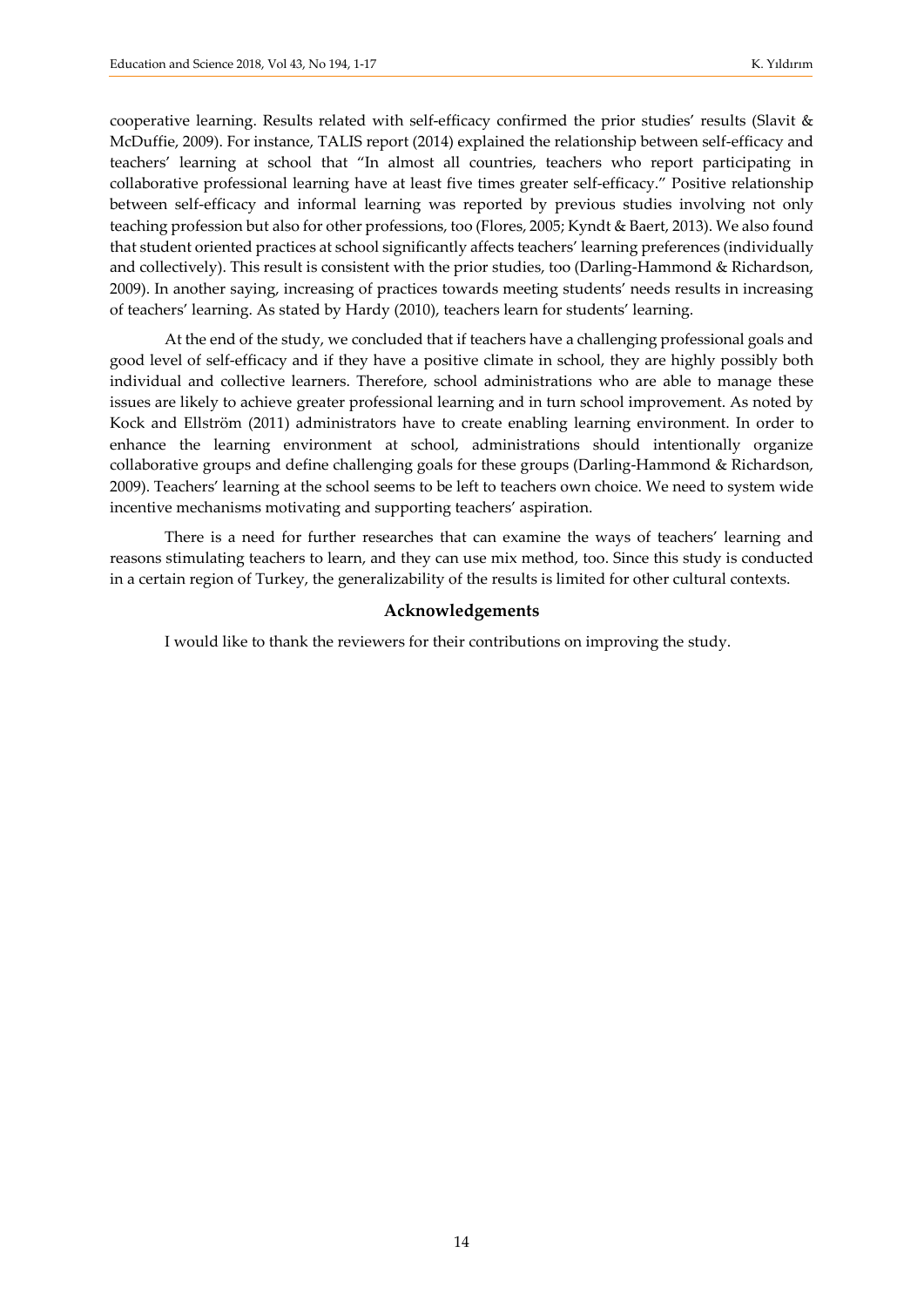#### **References**

- Aelterman, A., Engels, N., Petegem, K. V., & Verhaeghe, J. P. (2007). The well-being of teachers in flanders: The importance of a supportive school culture. *Educational Studies*, *33*(3), 285-297.
- Andrews, H. A. (2011). Supporting quality teachers with recognition. *Australian Journal of Teacher Education*, *36*(12), 59-70.
- Attema-Noordewier, S., Korthagen, F., & Zwart, R. (2011). Promoting quality from within: A new perspective on professional development in schools. In M. Kooy & K. van Veen (Eds.), *Teacher learning that matters: International perspectives* (pp. 115-142). New York, NY: Routledge.
- Bandura, A. (2001). *Guide for constructing self-efficacy scales*. Stanford, CA: Stanford University.
- Bolhuis, E. D., Schildkamp, K., & Voogt, J. M. (2016). Improving teacher education in the Netherlands: Data team as learning team? *European Journal of Teacher Education*, *39*(39), 320-339. doi:10.1080/026 19768.2016.1171313
- Bricheno, P., Brown, S., & Lubansky, R. (2009). *Teacher well being: A review of evidence.* Teacher Support Network. Retreived from<http://www.scribd.com/doc/>
- Bümen, T. N., Ateş, A., Çakar, E., Ural, G., & Acar, V. (2012). Teachers' professional development in Turkish context: Issues and suggestions. *Milli Eğitim [National Education]*, *194*, 31-50.
- Butt, R., & Retallick, J. (2002). Professional well being and learning: A study of administrator-teacher workplace relationships. *Journal of Educational Enquiry*, *3*, 17-34.
- Cameron, S., Mulholland, J., & Branson, C. (2013). Professional learning in the lives of teachers: Towards a new framework for conceptualising teacher learning. *Asia-Pacific Journal of Teacher Education*, *41*(4), 377-397. doi:10.1080/1359866X.2013.838620
- Çolak, İ., & Altınkurt, Y. (2017). The relationship between school climate and teacher autonomy behaviours. *Theory and Practice in Educational Administration*, *23*(1), 33-71. doi:10.14527/kuey.2017.002
- Darling-Hammond, L., & Richardson, N. (2009). Research review/teacher learning: What matters? *Educational Leadership*, *66*, 46-53.
- Demirtaş, Z. (2010). The relationship between school culture and student achievement. *Education and Science*, *35*(158), 1-13.
- Directorate of National Education in Aksaray. (2016). *Statistics of 2015-2016 school year.* Retrieved from <https://aksaray.meb.gov.tr/www/strateji-gelistirme-hizmetleri/dosya/37>
- Fernandez, C. (2005). Lesson study: A means for elementary teachers to develop the knowledge of mathematics needed for reform-minded teaching?. *Mathematical Thinking and Learning*, *7*(4), 265- 289.
- Flaschberger, E., Gugglberger, L., & Dietscher, C. (2013). Learning in networks: individual teacher learning versus organizational learning in a regional health-promoting schools network. *Health Education Research, 28*(6), 993-1003.
- Flores, M. A. (2005). How do teachers learn in the workplace? Findings from an empirical study carried out in Portugal. *Journal of In-Service Education*, *31*, 485-508. doi:10.1080/13674580500200290
- Fraenkel, J. R., Wallen, N. E., & Hyun, H. H. (2012). *How to design and evaluate research in education.* NY: McGraw-Hill.
- Fraser, C. A. (2010). Continuing professional development and learning in primary science classrooms. *Teacher Development: An International Journal of Teachers' Professional Development*, *14*, 85-106. doi:10.1080/13664531003696626
- Glover, D., & Coleman, M. (2005). School culture, climate and ethos: Interchangeable or distinctive concepts?. *Journal of In-Service Education, 31*(2), 251-271.
- Groundwater-Smith, S., & Mockler, N. (2009). *Teacher professional learning in an age of compliance: Mind the gap.* Dordrecht: Routledge.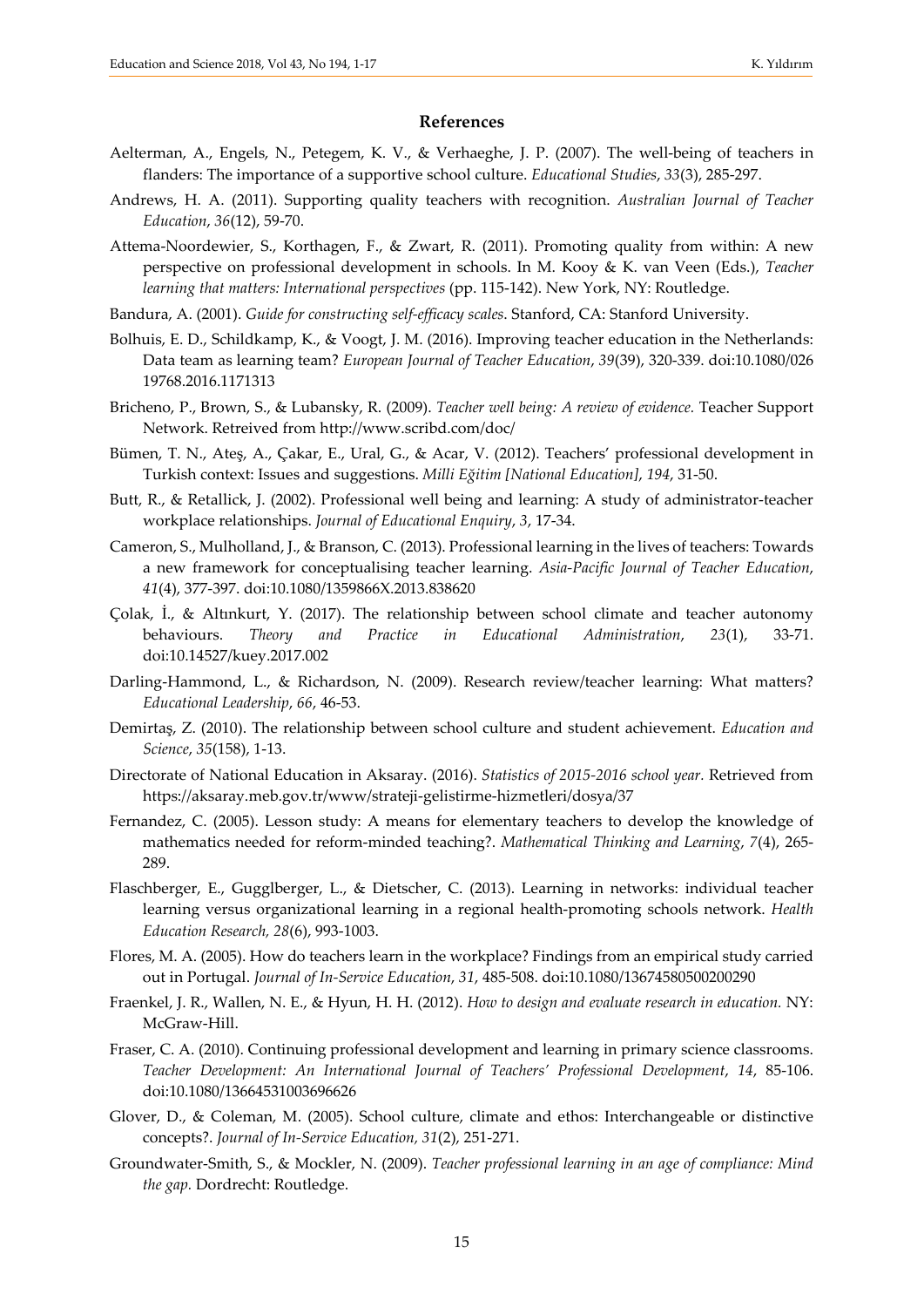- Güçlü, N., Yıldırım, K., & Daşcı, E. (2016). Examining the school culture in terms of strong and weak cultural features. *Journal of Educational Research of Uşak University*, *2*(3), 91-111.
- Hallinger, P., & Liu, S. (2016). Leadership and teacher learning in urban and rural schools in China: Meeting the dual challenges of equity and effectiveness. *International Journal of Educational Development*, *51*, 163-173. doi:10.1016/j.ijedudev.2016.10.001
- Hardy, I. (2010). Teacher learning: A call to complexity. *Discourse: Studies in the Cultural Politics of Education*, *31*(5), 713-723.
- Hoekstra, A., & Korthagen, F. A. J. (2011). Teacher learning in a context of educational change: İnformal learning versus systematic support. *Journal of Teacher Education*, *62*(1), 76-92.
- Horn, J. E., Toon, W., Taris, W., Schaufeli, B., & Schreurs, P. G. (2004). The structure of occupational well being: A study among dutch teachers. *Journal of Occupational and Organizational Psychology*, *77*, 365- 375.
- Hoy, W. K., & Miskel, C. G. (2012). *Educational administration: Theory, research and practice.* New York: McGraw-Hill.
- Jurasaite-Harbison, E., & Rex, L. A. (2010). School cultures as contexts for informal teacher learning. *Teaching and Teacher Education*, *26*(2), 267-277.
- Kalkan, F. (2015). *The relationship between professional learning community and bureaucratic structure and organizational trust in primary schools* (Unpublished doctoral dissertation). Gazi University, Institute for Educational Sciences, Ankara.
- Karabağ Köse, E. (2013). *Primary school teachers' mediating impact of organizational silence and participatory decision making in the relationship between leadership styles and organizational learning* (Unpublished doctoral thesis). Gazi University, Institute for Educational Sciences, Ankara.
- Kent, P. (2005). Finding the missing jigsaw pieces: A new model for analysing school culture. *Management in Education*, *20*(3), 24-30.
- Kock, H., & Ellström, P. E. (2011). Formal and integrated strategies for competence development in SMEs. *Journal of European Industrial Training*, *35*(1), 71-88. doi:10.1108/03090591111095745
- Kooy, M., & van Veen, K. (2011). *Teacher learning that matters: International perspectives.* New York: Routledge.
- Korthagen, F. (2017). Inconvenient truths about teacher learning: Towards professional development 3.0. *Teachers and Teaching*, *23*(4), 387-405. doi:10.1080/13540602.2016.1211523
- Kyndt, E., & Baert, H. (2013). Antecedents of employees' involvement in work-related learning: A systematic review. *Review of Educational Research*, *83*, 273-313. doi:10.3102/0034654313478021
- Kyndt, E., Gijbels, D., Grosemans, I., & Donche, V. (2016). Teachers' everyday professional development: Mapping informal learning activities, antecedents and learning outcomes. *Review of Educational Research*, *86*(4), 1111-1150. doi:10.3102/0034654315627864
- Liu, S., Hallinger, P., & Feng, D. (2016). Supporting the professional learning of teachers in China: Does principal leadership make a difference. *Teaching and Teacher Education*, *59*, 79-91.
- Locke, E. A., & Latham, G. P. (2002). Building a practically useful theory of goal setting and task motivation. *The American Psychologist*, *57*, 705-717.
- Lunenburg, F. C., & Ornstein, A. C. (2012). *Educational administration* (6th ed.). New York: Wadsworth.
- Mawhinney, L. (2010). Let's lunch and learn together: Professional knowledge sharing and in teachers' lounges and other congregational spaces. *Teaching and Teacher Education*, *26*, 972-978. doi:10.1016/j.tate.2009.10.039
- Mushayikwa, E., & Lubben, F. (2009). Self-directed professional development—Hope for teachers working in deprived environments. *Teaching and Teacher Education*, *25*(3), 375-382.